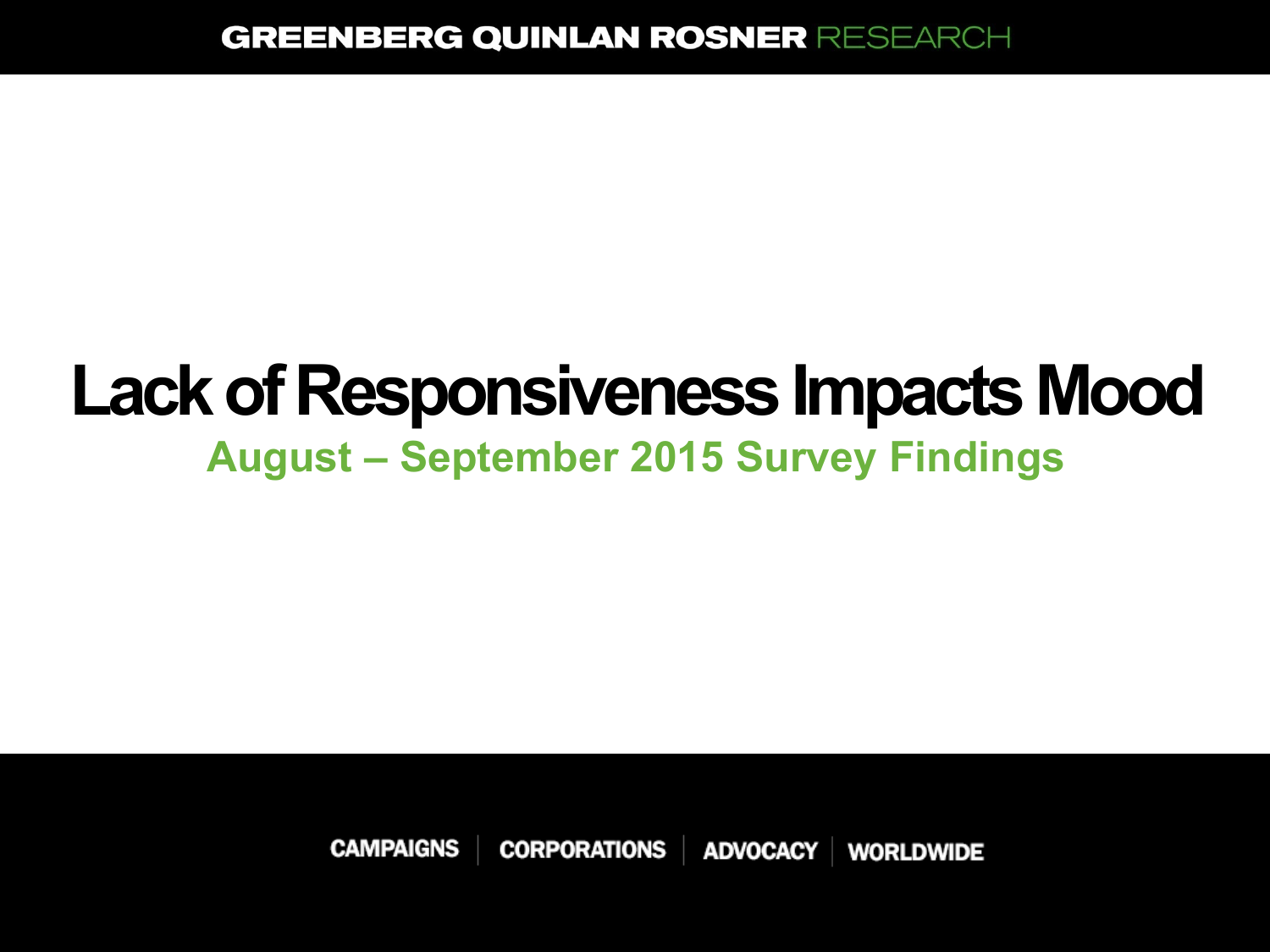#### **The research**

- **National Survey** 
	- **August 12-September 3, 2015**
	- **2000 respondents** 
		- **500 Baghdad respondents**
		- **500 South respondents**
		- **500 West/IDP\* respondents**
		- **500 Kurdistan respondents**
	- **Margin of error on total sample: +/- 2%** 
		- **+/- 4.4% in Baghdad; +/- 4.4% in South; +/- 4.4% in West; +/- 4.4% in Kurdistan**

*\* West/IDP is abbreviated to West throughout the rest of the presentation; Sunni refers to Non-Kurd Sunni*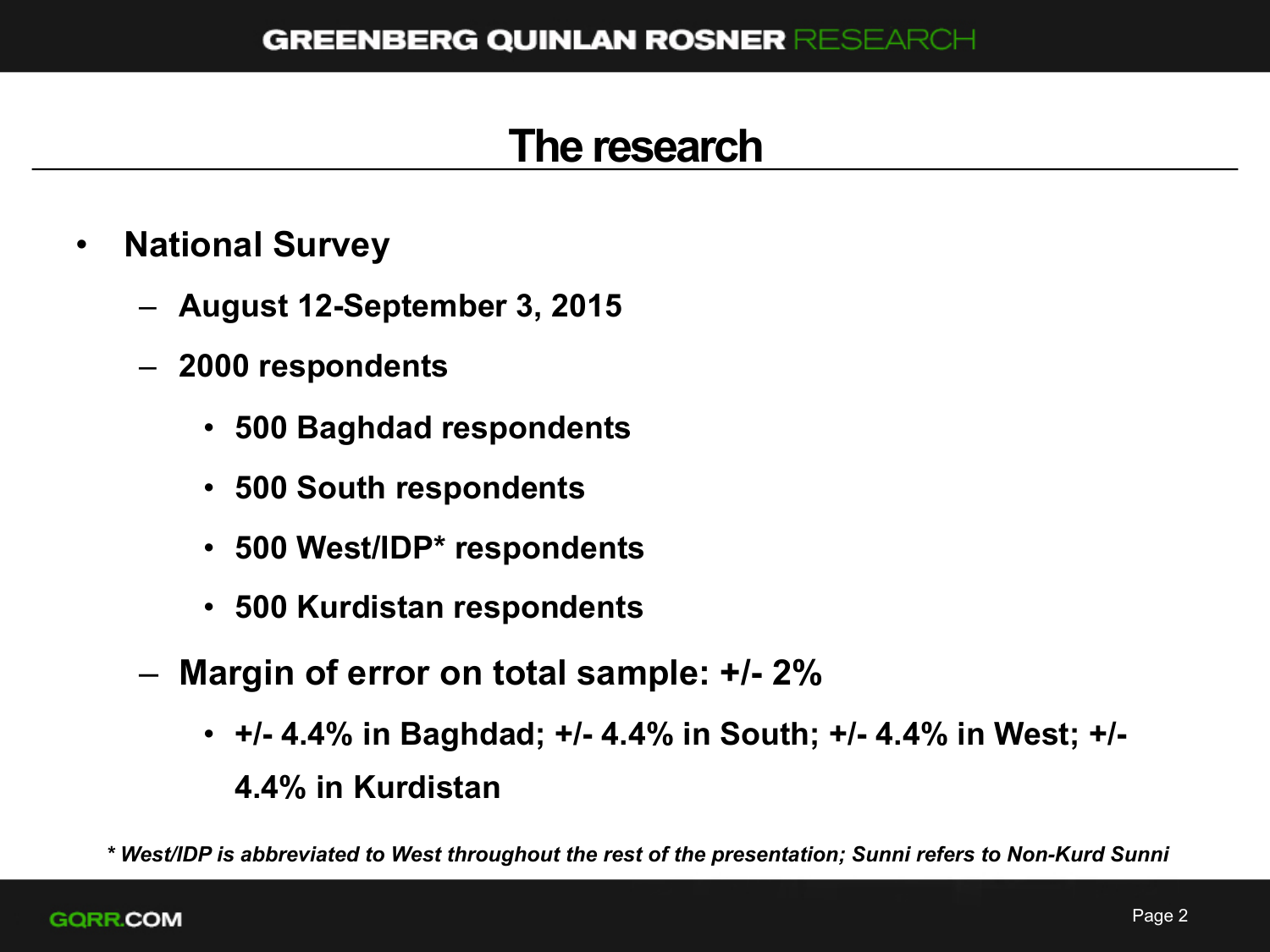#### **West sample design**

- **"West": 79 Diyala (Baquba, al-Muqdadiya, al-Khalis, Balad Ruz) + 77 Kirkuk (Kirkuk Central/South and al-Hawija) + 344 IDPs; results weighted according to governorate population estimates**
- **IDP original governorate and location of interviews:**

| <b>Original governorate</b> | # of interviews | <b>Governorates of</b><br>displacement/interview | # of interviews |
|-----------------------------|-----------------|--------------------------------------------------|-----------------|
| Anbar                       | 86              | <b>Baghdad</b>                                   | 50              |
|                             |                 | Erbil                                            | 12              |
|                             |                 | Sulaymaniyah                                     | 10              |
|                             |                 | <b>Kirkuk</b>                                    | 14              |
|                             |                 |                                                  |                 |
| <b>Ninewa</b>               | 180             | <b>Dohuk</b>                                     | 120             |
|                             |                 | <b>Najaf</b>                                     | 20              |
|                             |                 | Erbil                                            | 20              |
|                             |                 | <b>Karbala</b>                                   | 20              |
|                             |                 |                                                  |                 |
| Salah ad-Din                | 78              | <b>Kirkuk</b>                                    | 46              |
|                             |                 | Erbil                                            | 20              |
|                             |                 | Sulaymaniyah                                     | 12              |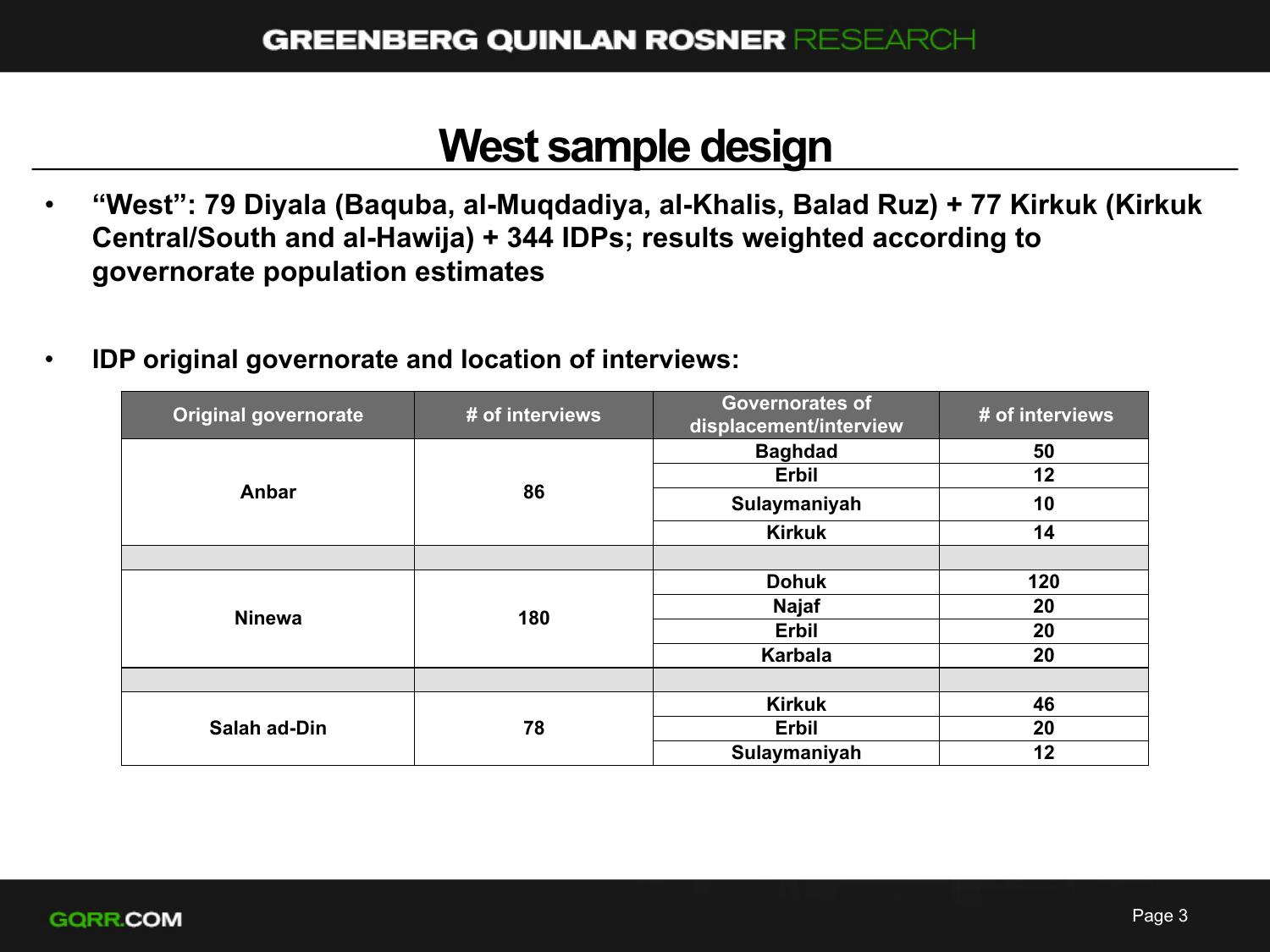### **Critical questions asked in December 2014**

- **1.Would security concerns diminish, leading to greater focus on economic issues and basic services?**
- **2. Could Abadi maintain high favorable ratings?**
- **3.Would Sunni perception of sectarian tensions continue to improve?**
- **4.Would Kurdistan strengthen relations with Baghdad?**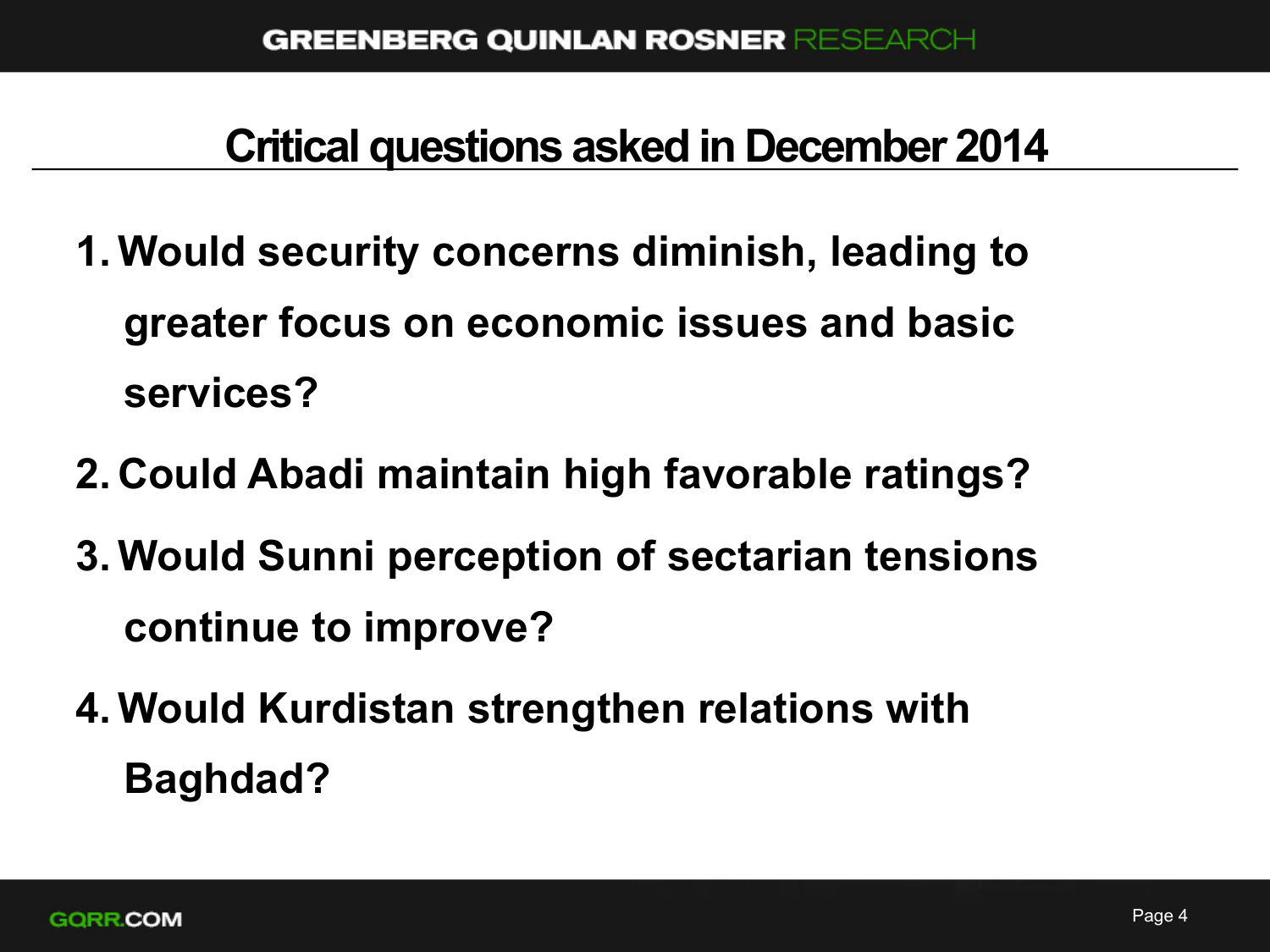## **Iraqi Mood in Brief – 4 key measures**

| <b>Metric/survey question</b>               | <b>Current %</b> | <b>Change</b> | <b>Movement</b>   |
|---------------------------------------------|------------------|---------------|-------------------|
| Country direction, % right, total           | 26               | -8            | <b>Worse</b>      |
| Security, % better, total                   | 29               | $-3$          | <b>Stable</b>     |
| Electricity supplies, % better, total       | 23               | $-39$         | <b>Much worse</b> |
| Job opportunities, % better, total          | 11               | $-11$         | <b>Worse</b>      |
| Abadi favorability, % favorable, total      | 54               | $-2$          | <b>Stable</b>     |
| Abadi job approval, % approve, total        | 65               | $-10$         | <b>Worse</b>      |
| Abadi's favorable ratings, % among Sunni    | 39               | $-7$          | <b>Worse</b>      |
| Gov't fairly represent Sunni, % among Sunni | 36               | $-14$         | <b>Worse</b>      |
| Sectarianism, % better, total               | 35               | $+8$          | <b>Better</b>     |
| Iraq is mostly unified %, total             | 44               | $-9$          | <b>Worse</b>      |
| Relations between KRG/Baghdad, % better     | 12 <sup>2</sup>  | $-27$         | <b>Much worse</b> |
| K'stan become independent country, Kurds    | 82               | $+3$          | <b>Stable</b>     |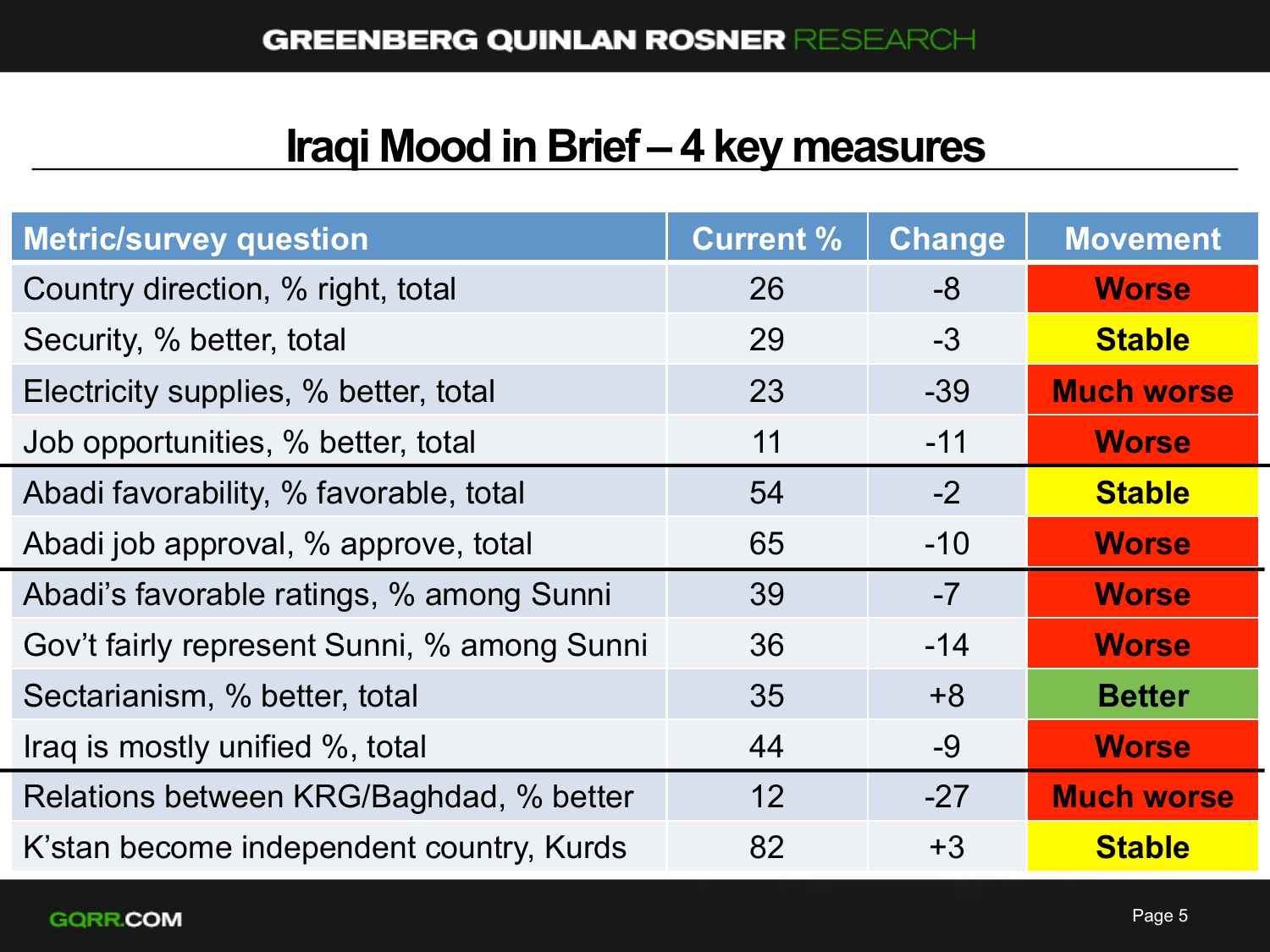#### **Critical questions asked in December 2014**

- **1.Would security concerns diminish, leading to greater focus on economic issues and basic services?** 
	- $\triangleright$  Security perceptions improve slightly while increasing services and corruption concerns lead to worsening mood
	- $\triangleright$  Lack of responsiveness on these issues leading to disillusionment with politics and political leaders, but faith in democracy still high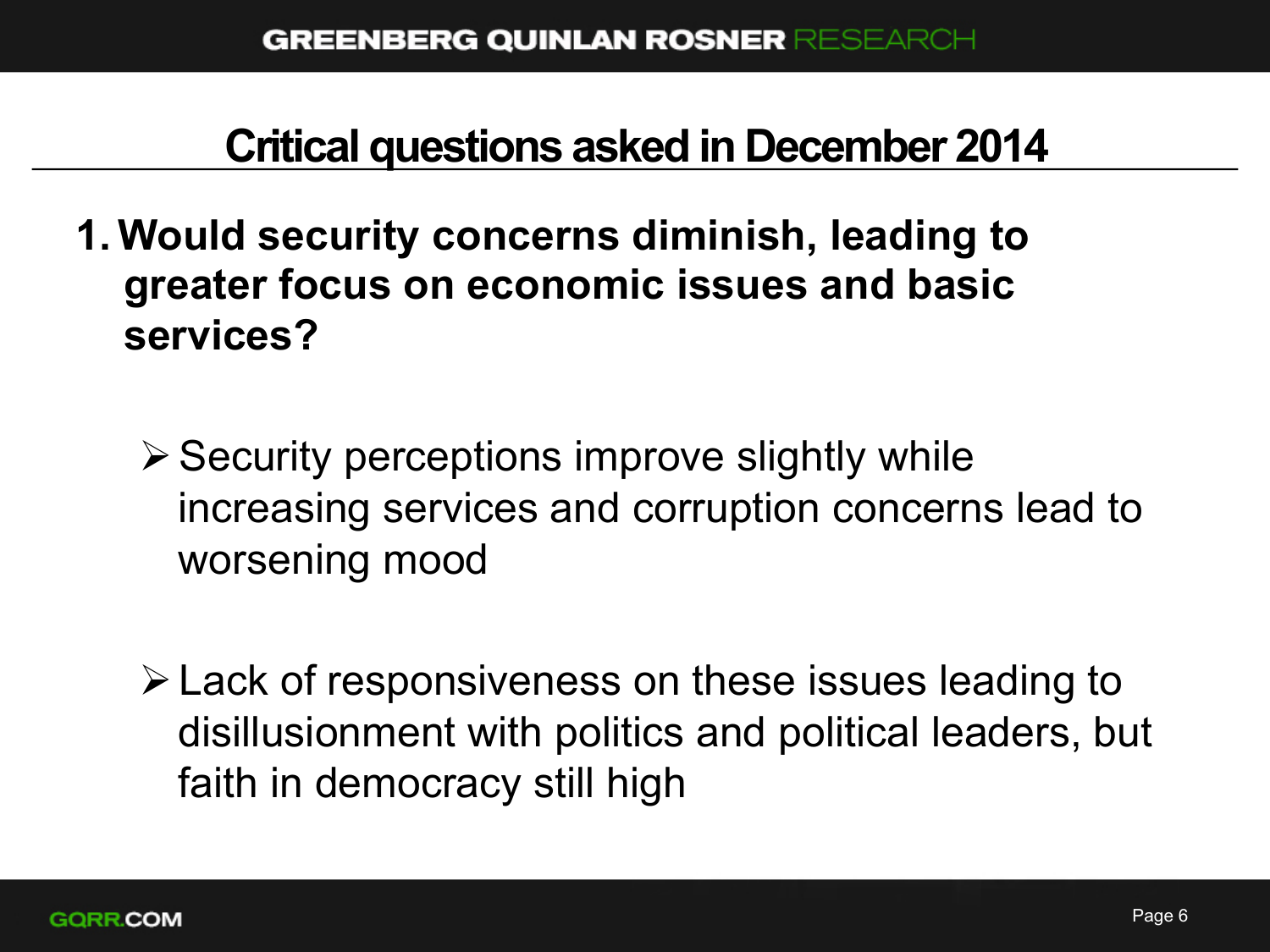#### **Right direction at all-time low**

*Generally speaking, do you think that things in Iraq are going in the right direction, or do you feel things are going in the wrong direction?* 

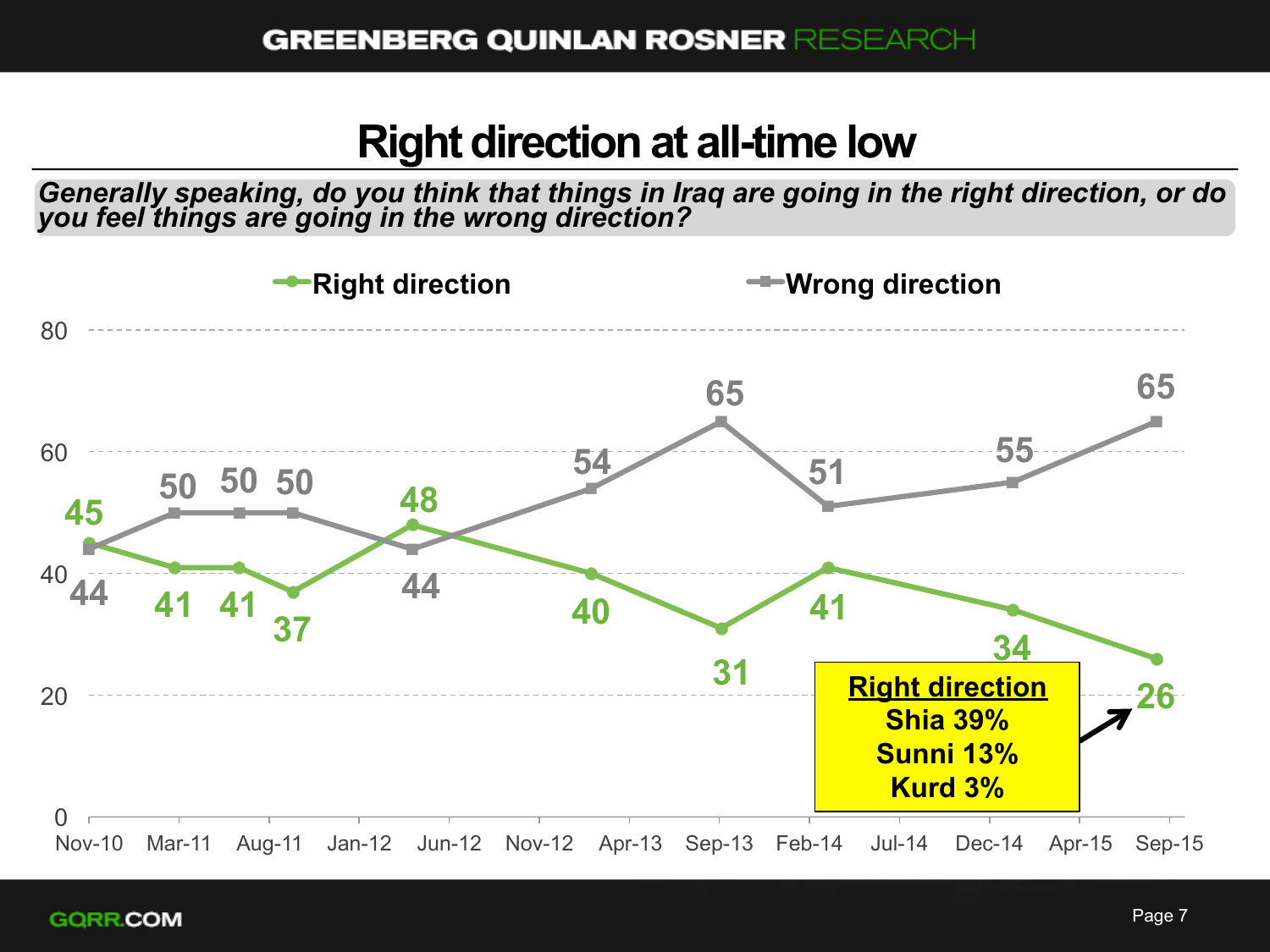### **Jump in services, corruption concerns, drop in security**

*Which TWO of these are the most important for the Iraqi government to address.*

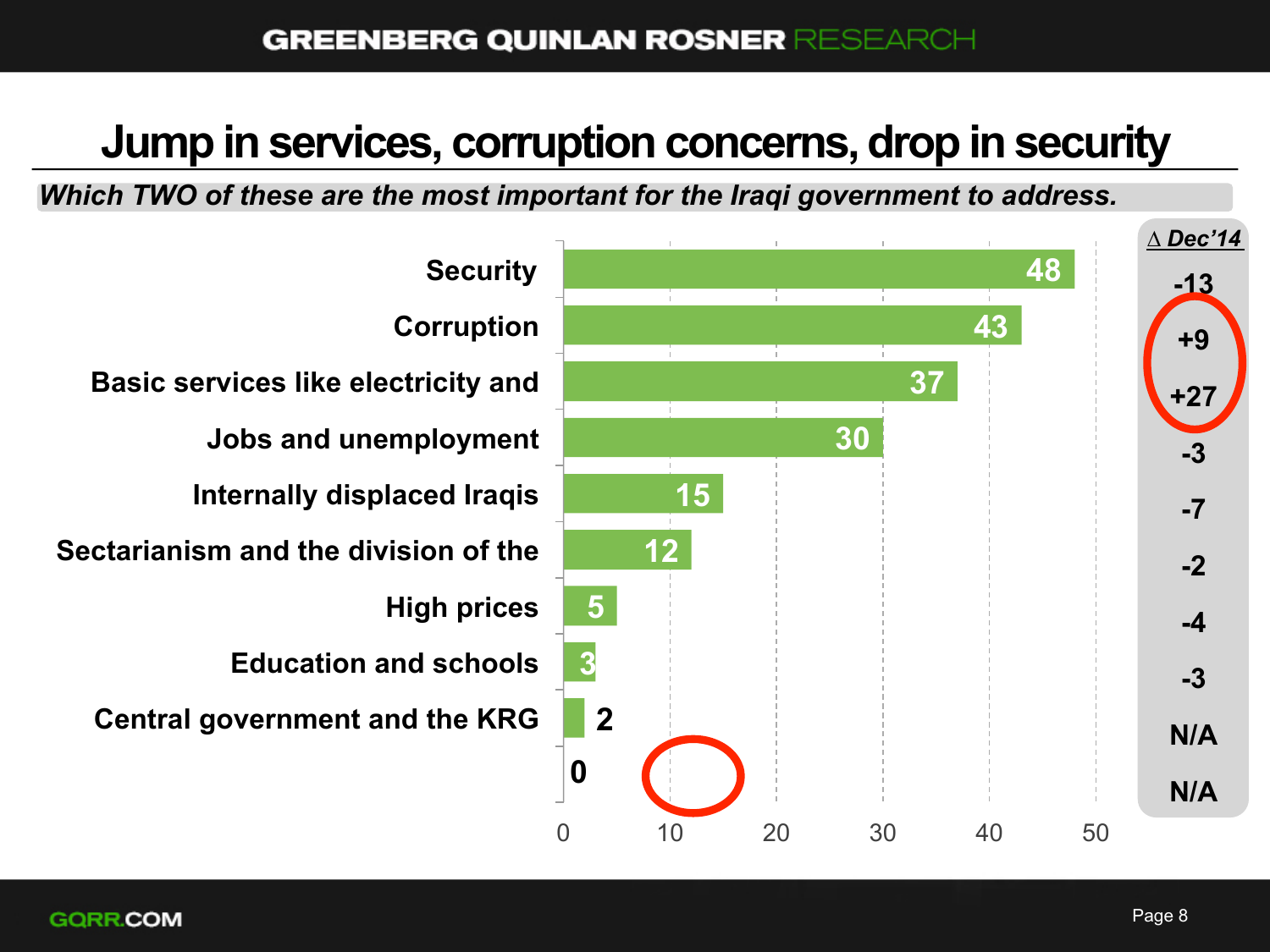## **Service concerns up to earlier levels, corruption all-time high**

*Which TWO of these are the most important for the Iraqi government to address.*

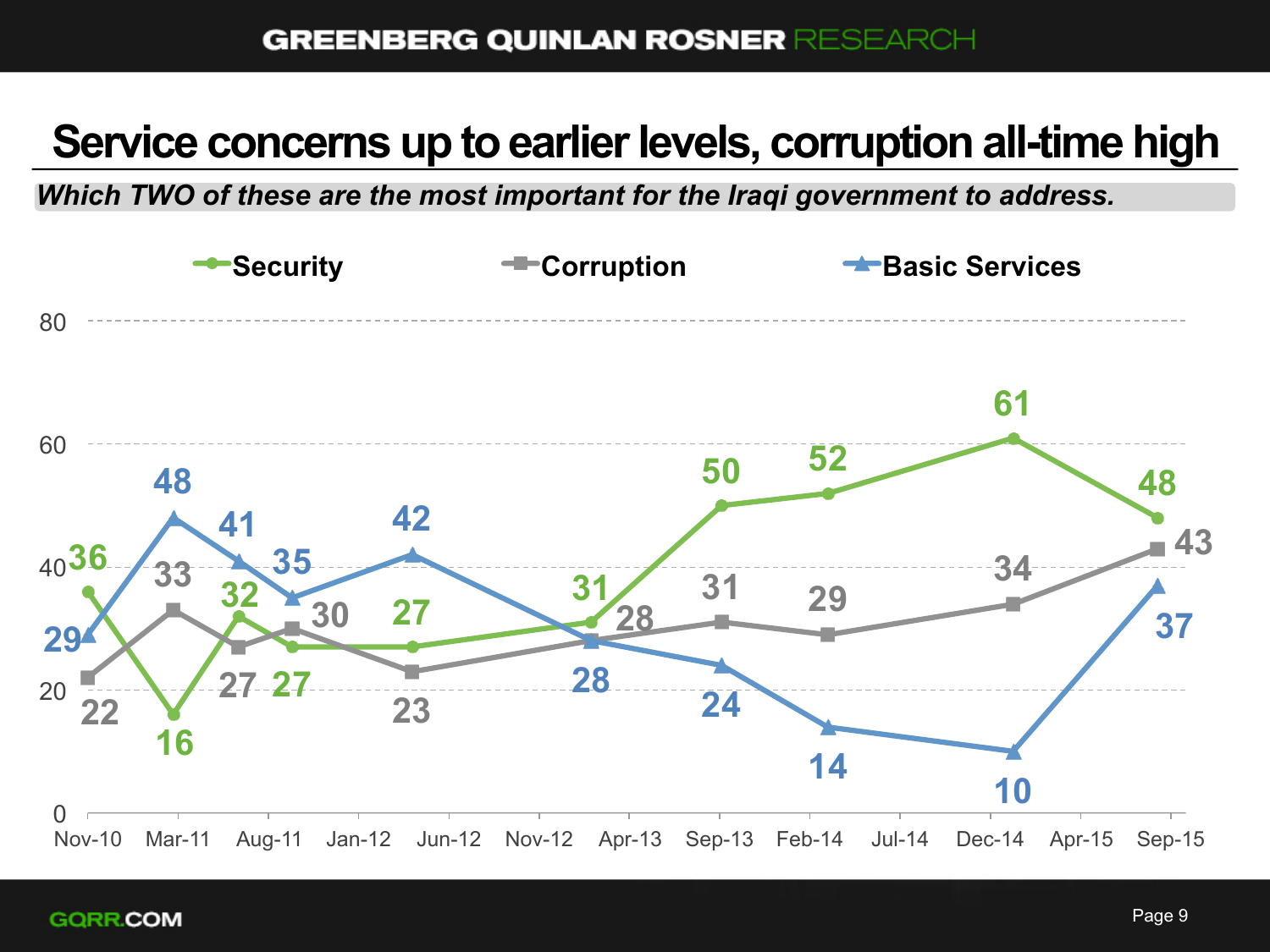#### **Improved security driven by South; corruption, electricity worse**

*Please tell me if you think this issue is getting better or worse in Iraq.*

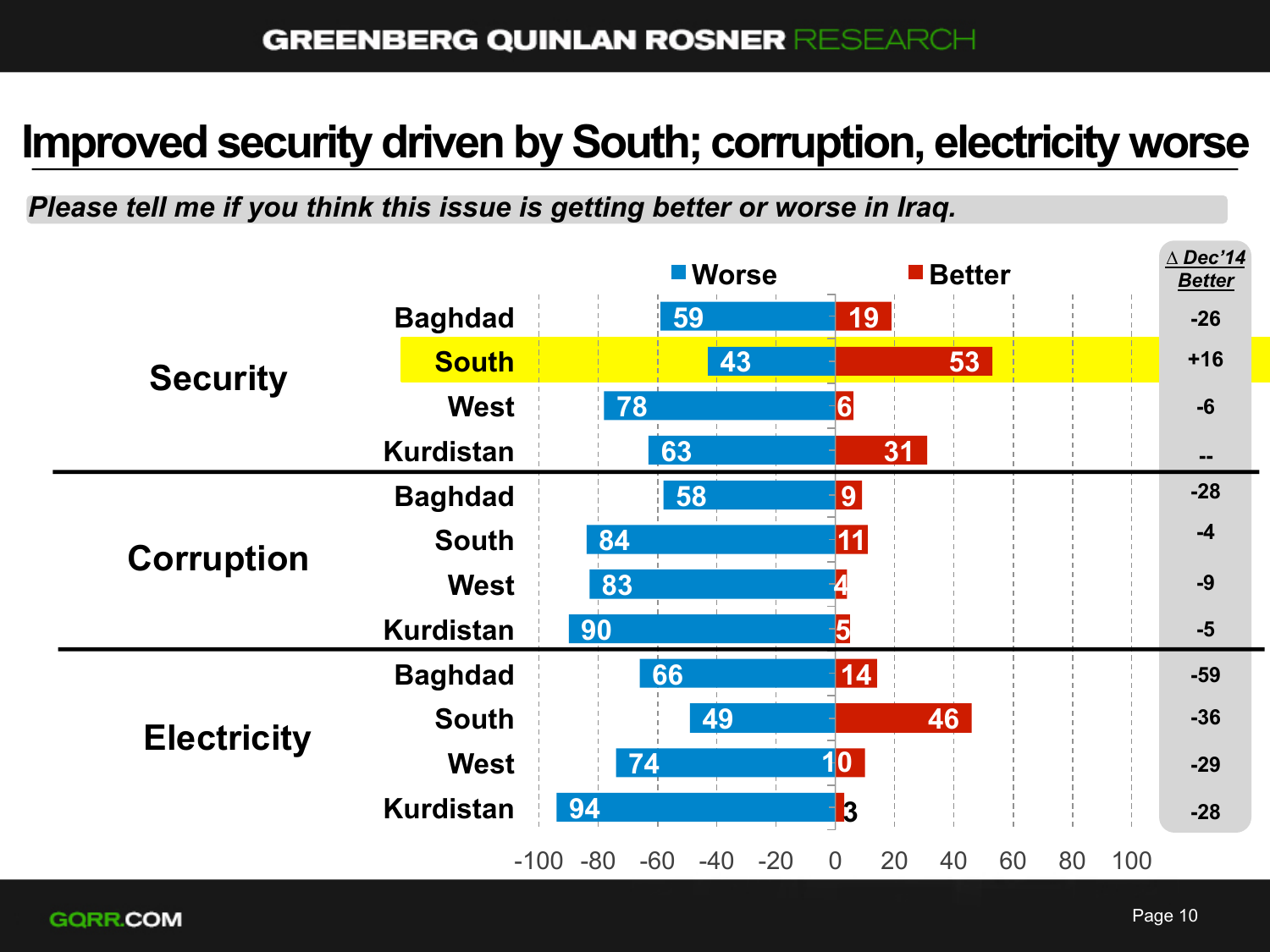#### **Government responsiveness worsening**

*Please tell me if you think this issue is getting better or worse in Iraq.*

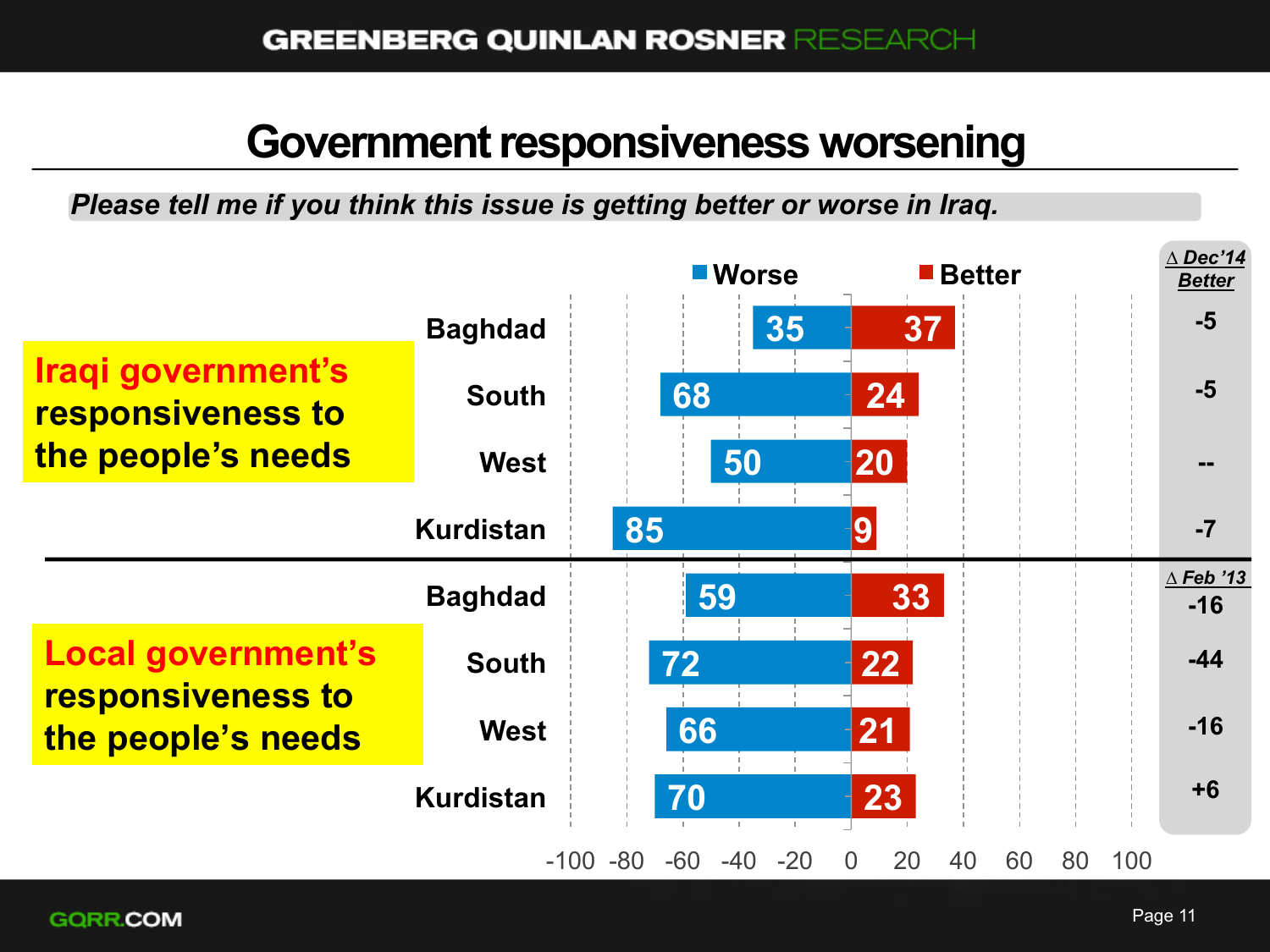#### **Except for Badr, all party favorable ratings down**



**GQRR.COM**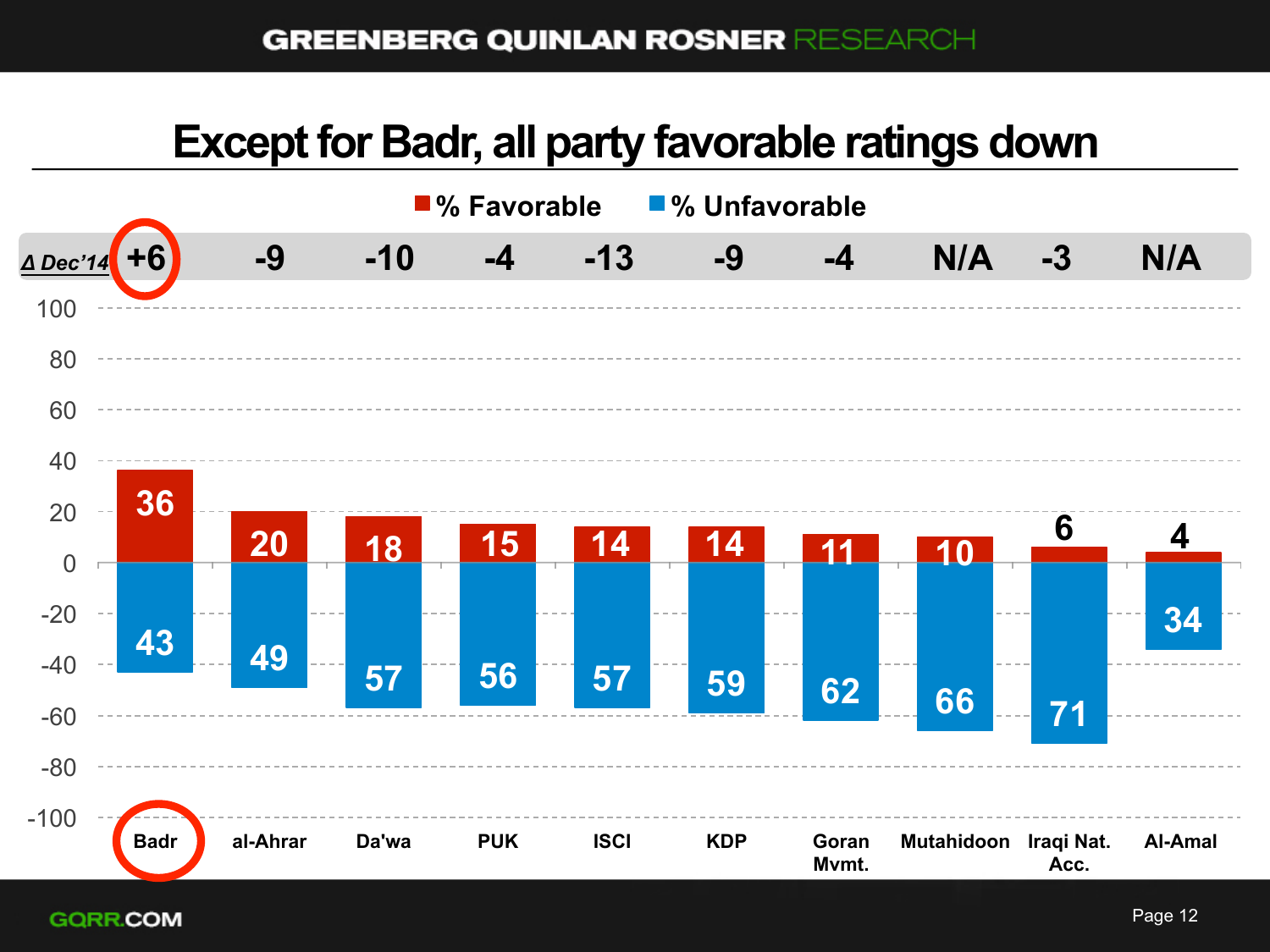#### **Still a desire for democracy**

*I'm going to read you some pairs of statements and for each one, I want you to tell me which statement comes closer to your point of view.* 



Sep-13 Feb-14 Jul-14 Dec-14 May-15 Sep-15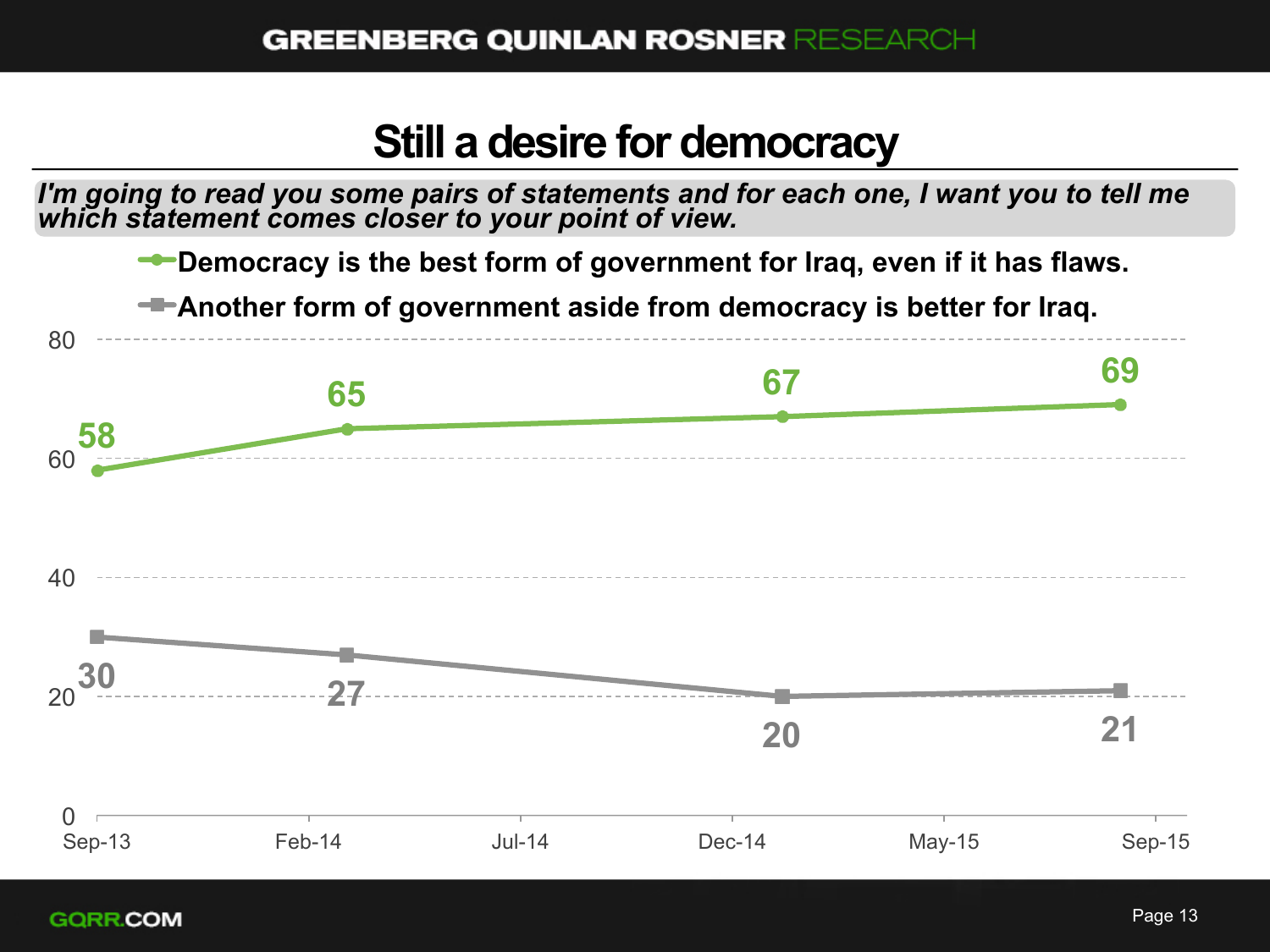#### **Critical questions asked in December 2014**

**2. Could Abadi maintain high favorable ratings?** 

- $\triangleright$  Abadi favorable rating remains high and not getting the negative impact of other political leaders
- $\triangleright$  At this time, Abadi remains the single political leader that can potentially appease all sects, though Kurds remain difficult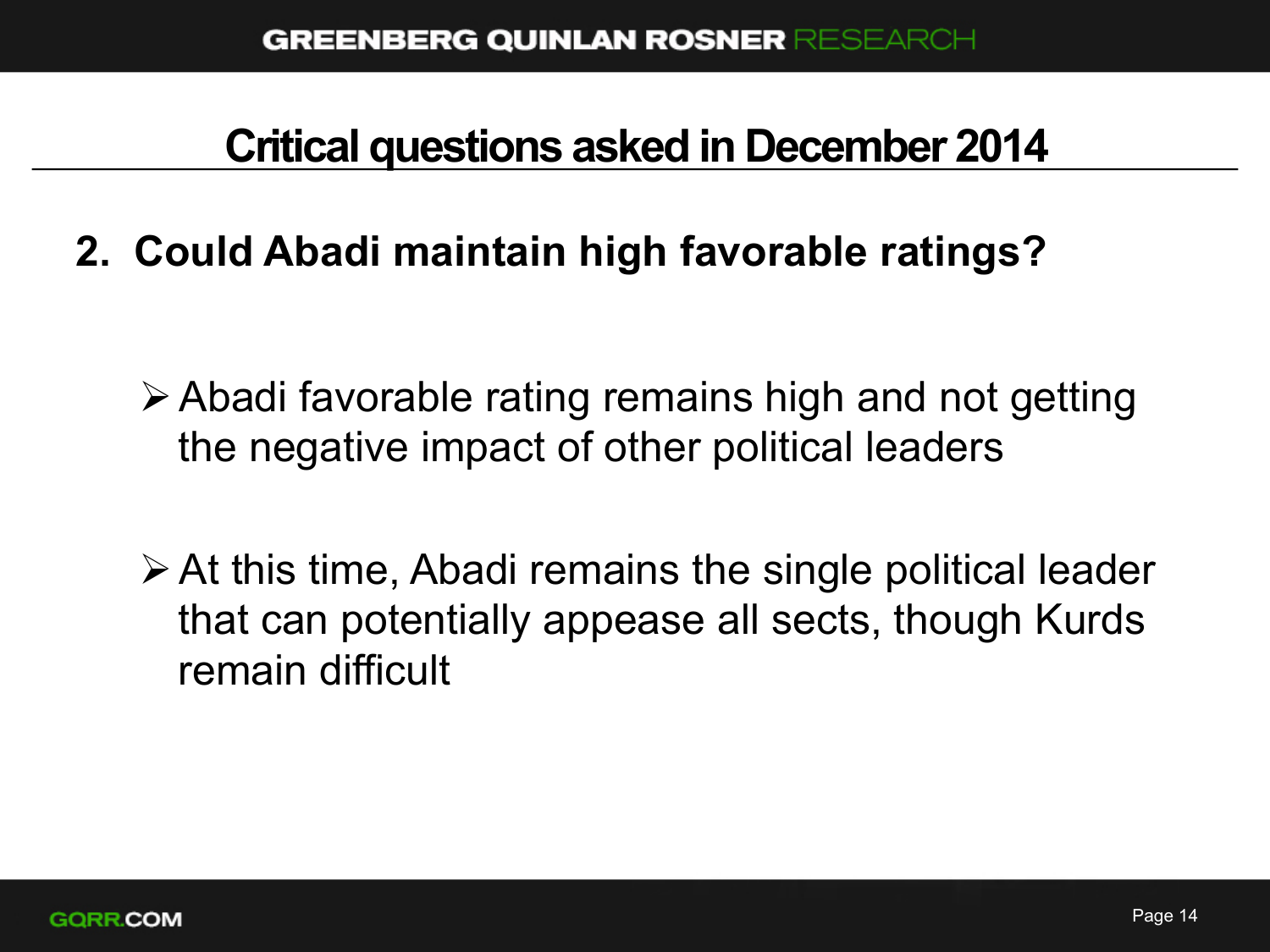## **Abadi job approval fell, but remains high**

*Generally speaking, do you approve or disapprove of the job [leader or institution] is doing?*



*<sup>\*</sup>Local government approval not asked in Kurdistan* 

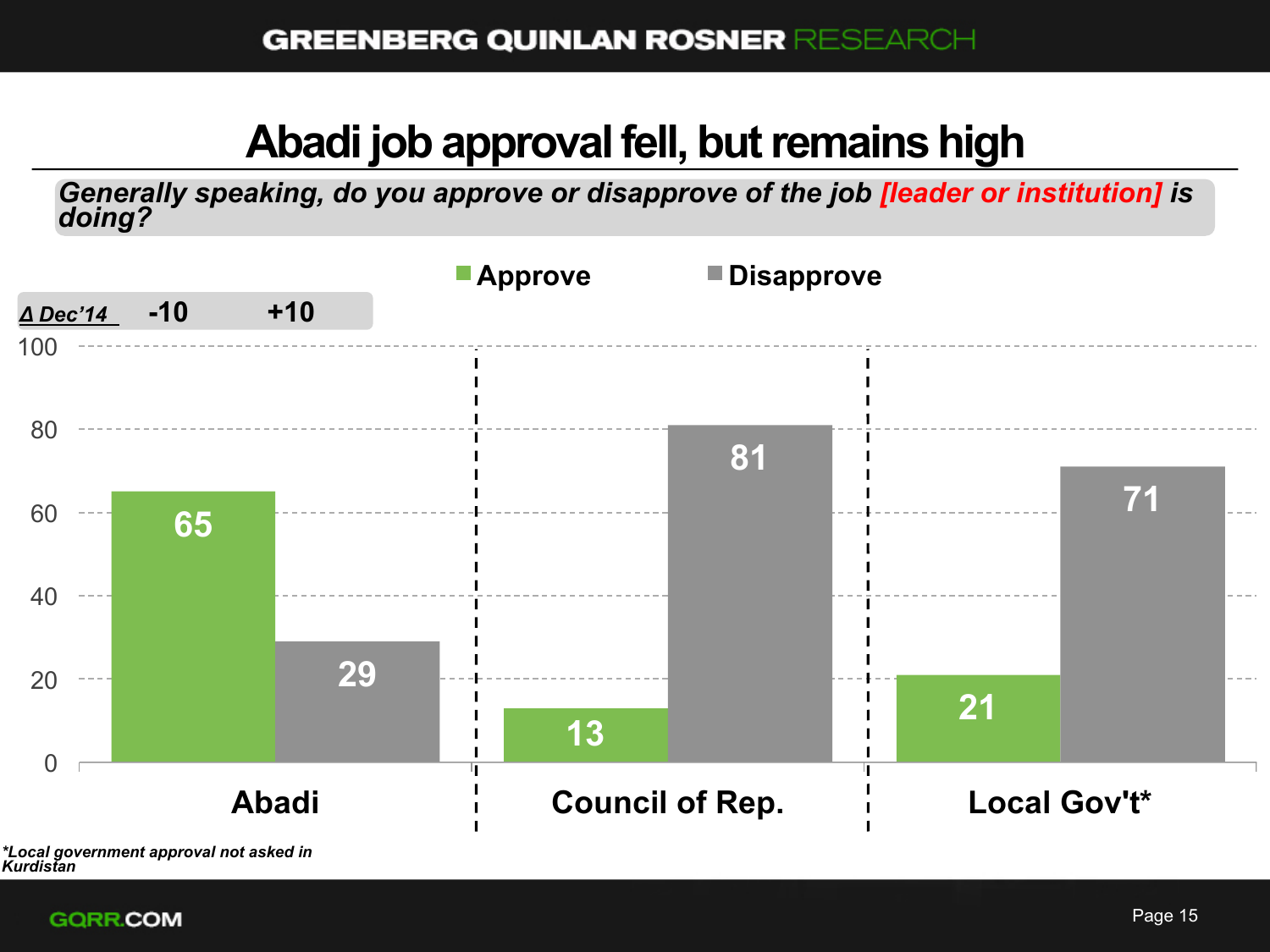## **Plurality of Sunni want to continue in Abadi direction**

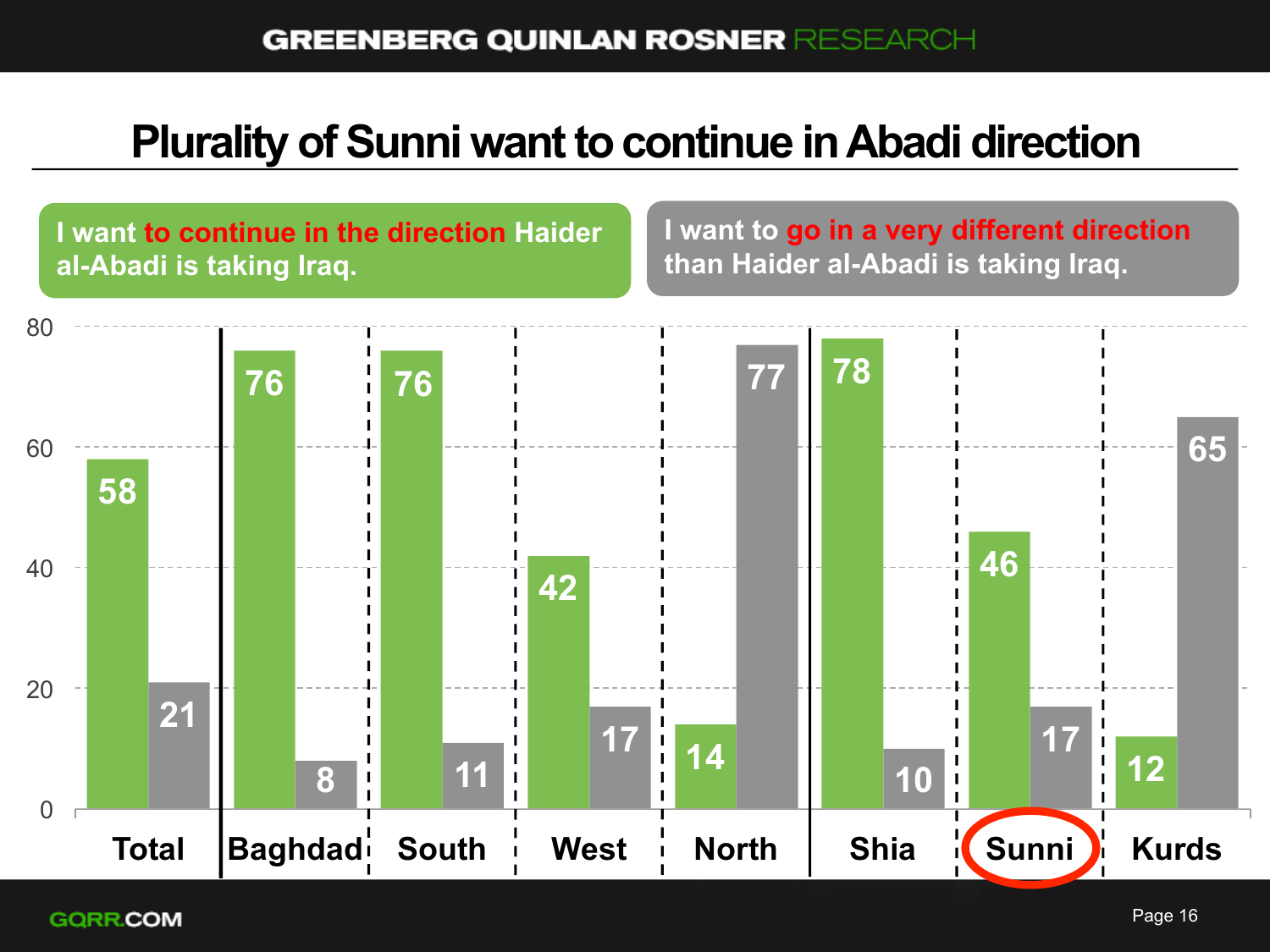#### **Abadi favorable rating higher than other political leaders**

*I'd like to rate your feelings toward some people, things, and organizations, with "100" meaning a VERY FAVORABLE feeling; "0" meaning a VERY UNFAVORABLE feeling; and "50" meaning not particularly favorable or unfavorable.* 

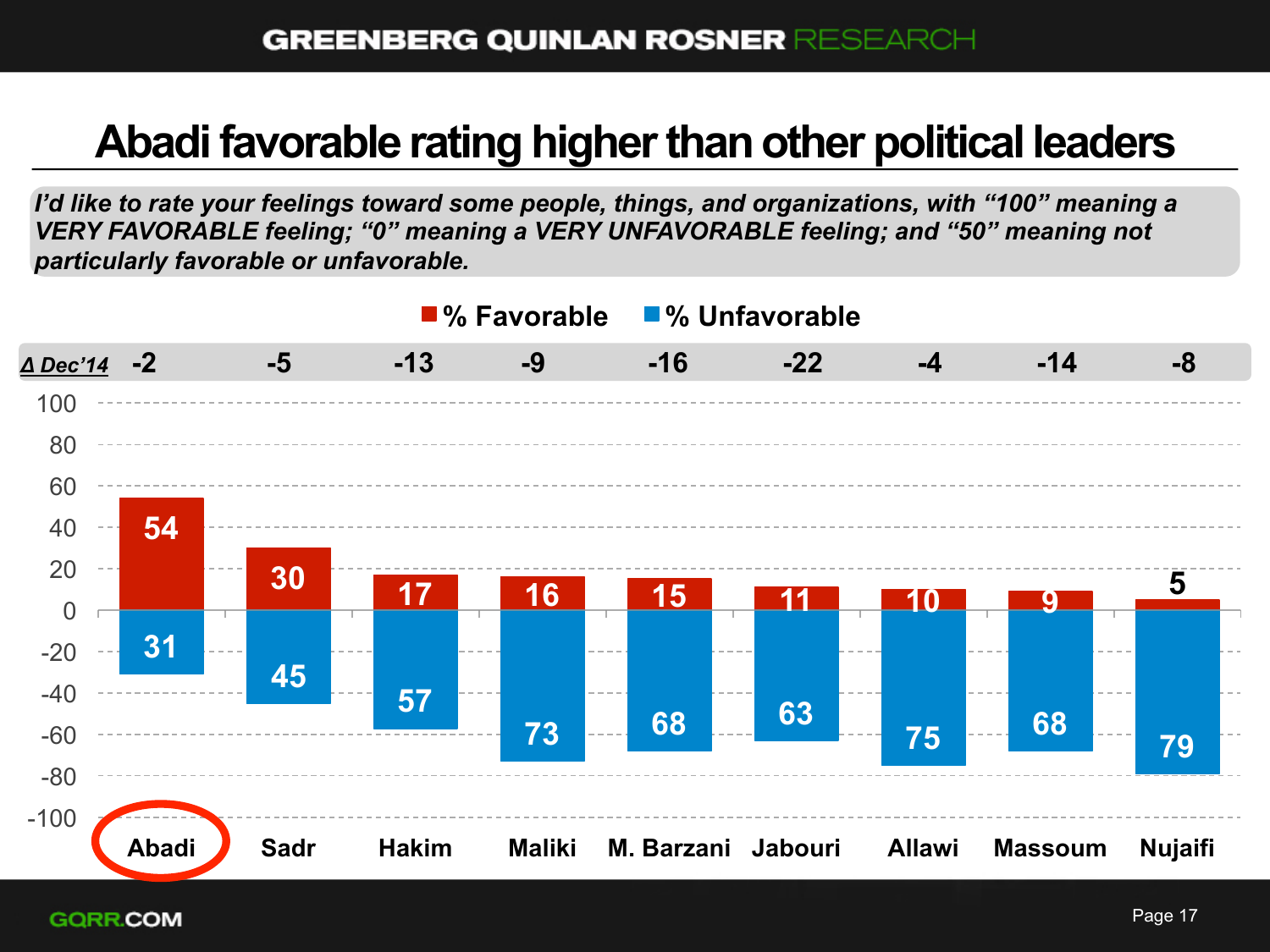## **Abadi high favorable ratings among Shia**

*I'd like to rate your feelings toward some people, things, and organizations, with "100" meaning a VERY FAVORABLE feeling; "0" meaning a VERY UNFAVORABLE feeling; and "50" meaning not particularly favorable or unfavorable.* 

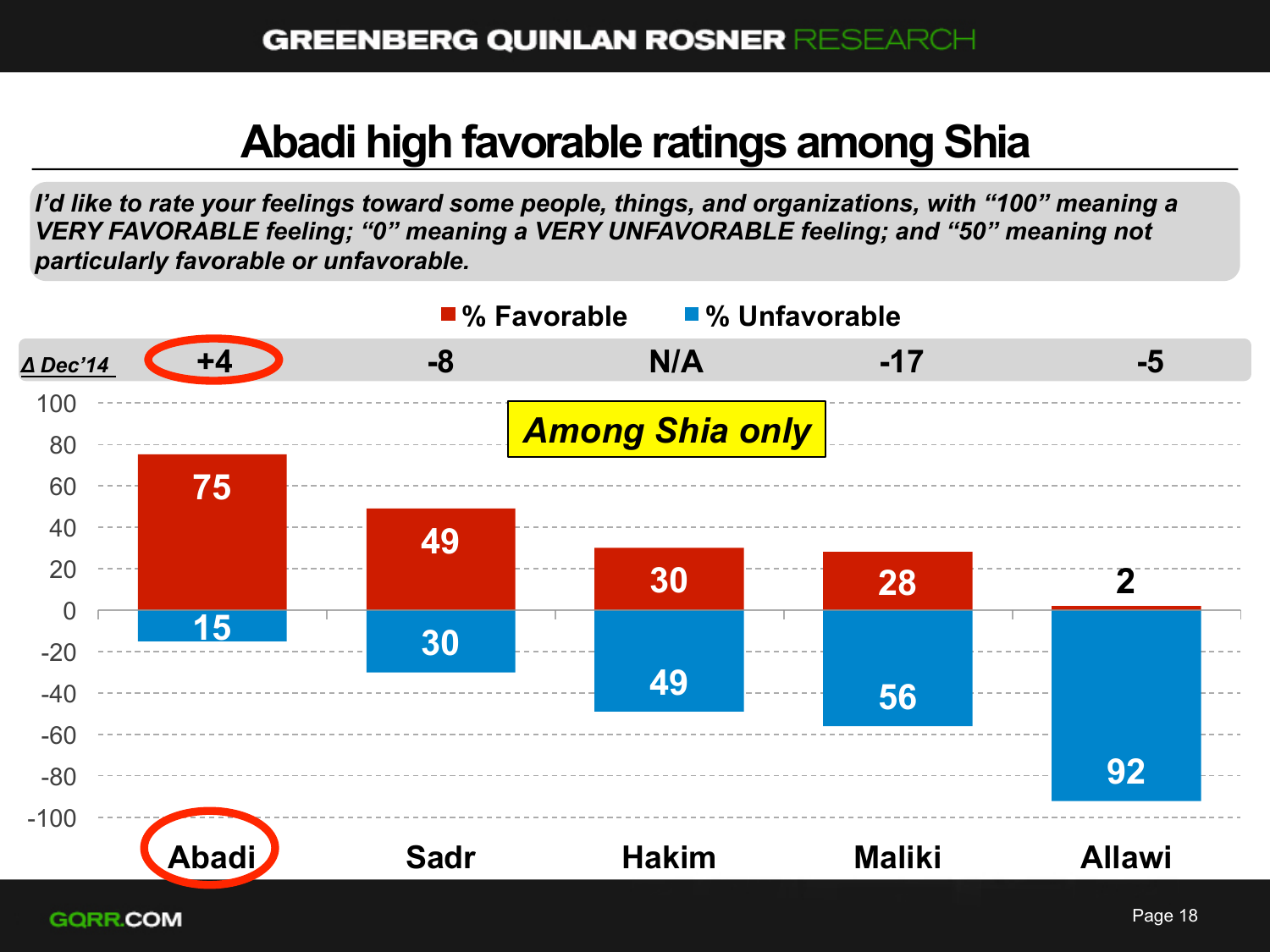### **Abadi relatively strong among Shia, but weakening with others**

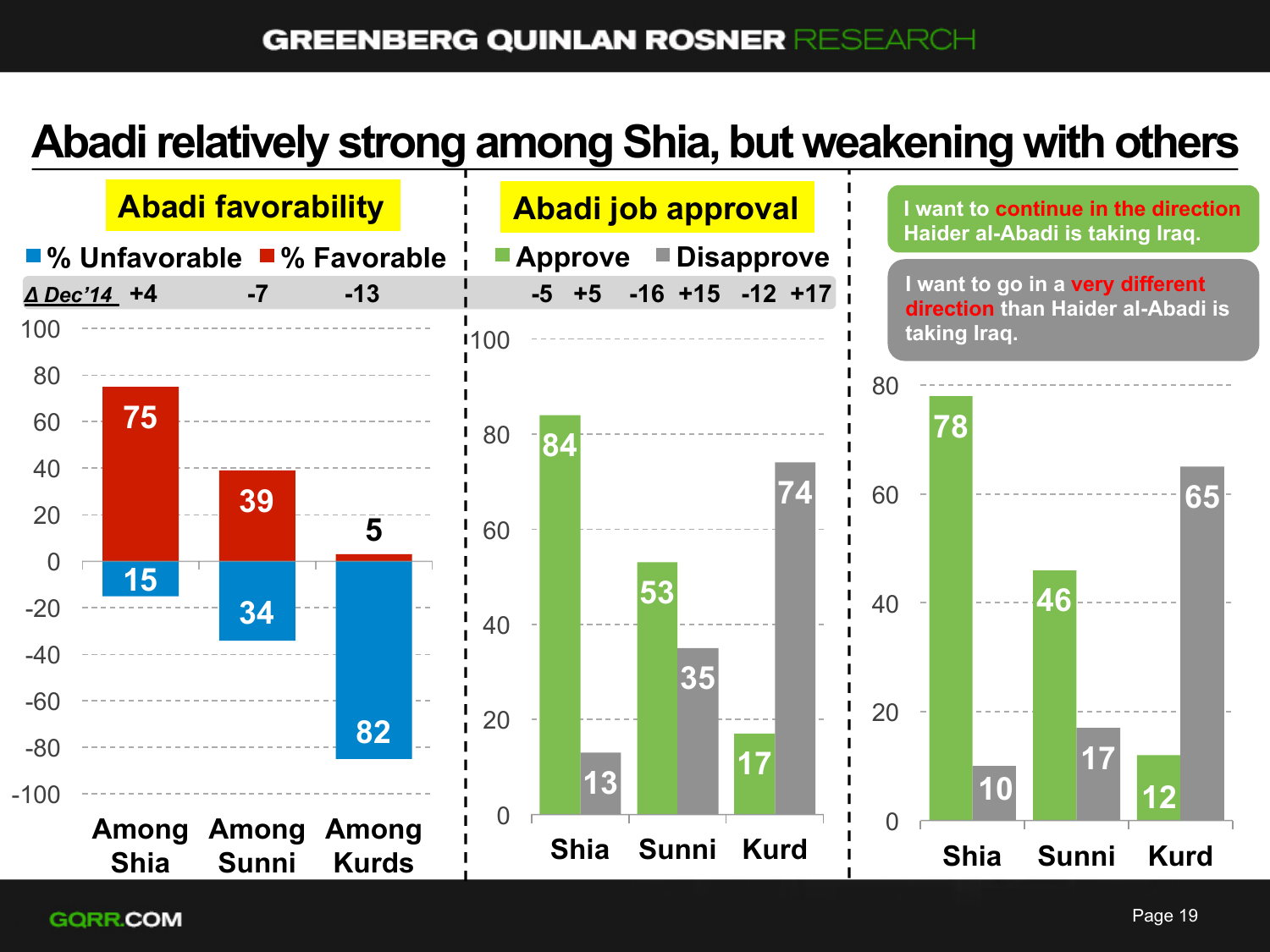### **Critical questions asked in December 2014**

# **3. Would Sunni perception of sectarian tensions continue to improve?**

- $\triangleright$  Sunnis worried that Abadi reverting to previous government's lack of inclusiveness
- $\triangleright$  Openings for reconciliation with a focus on judicial reform and on "fairness" and "equality" issues
- $\triangleright$  Decentralization not the answer in itself lack of trust in local government
- ØContradictory attitudes among Sunnis toward Iraqi Army and PMU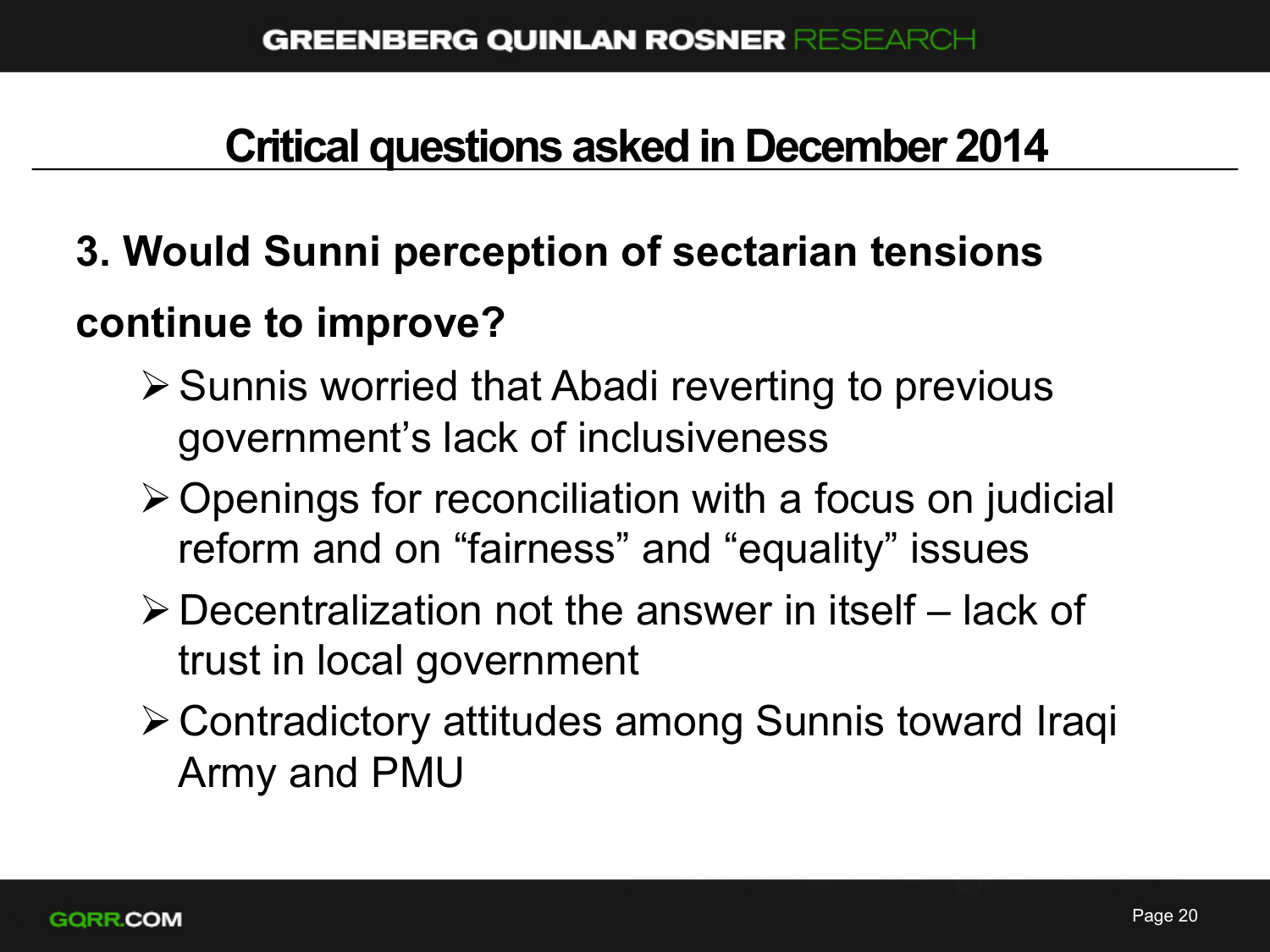#### **Sectarianism perceived as worsening, but some improvement**

*Please tell me if you think this issue is getting better or worse in Iraq.*

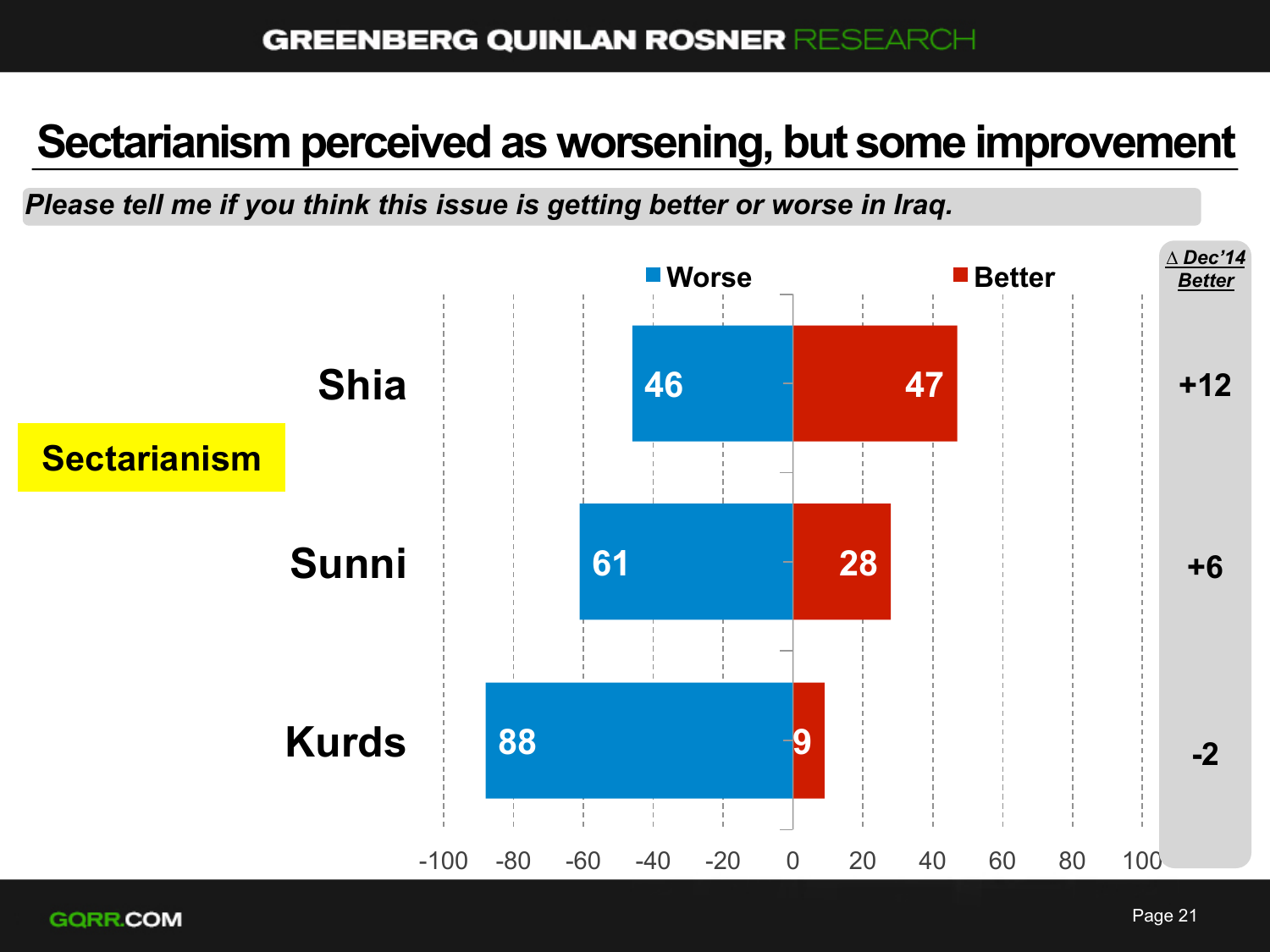## **Weakening perception of Abadi inclusivity among Sunni**

*Compared to Maliki's government, do you think the Abadi government is being more*<br>inclusive of Sunnis, less inclusive of Sunnis, or is it about the same as the previous *Maliki government?*

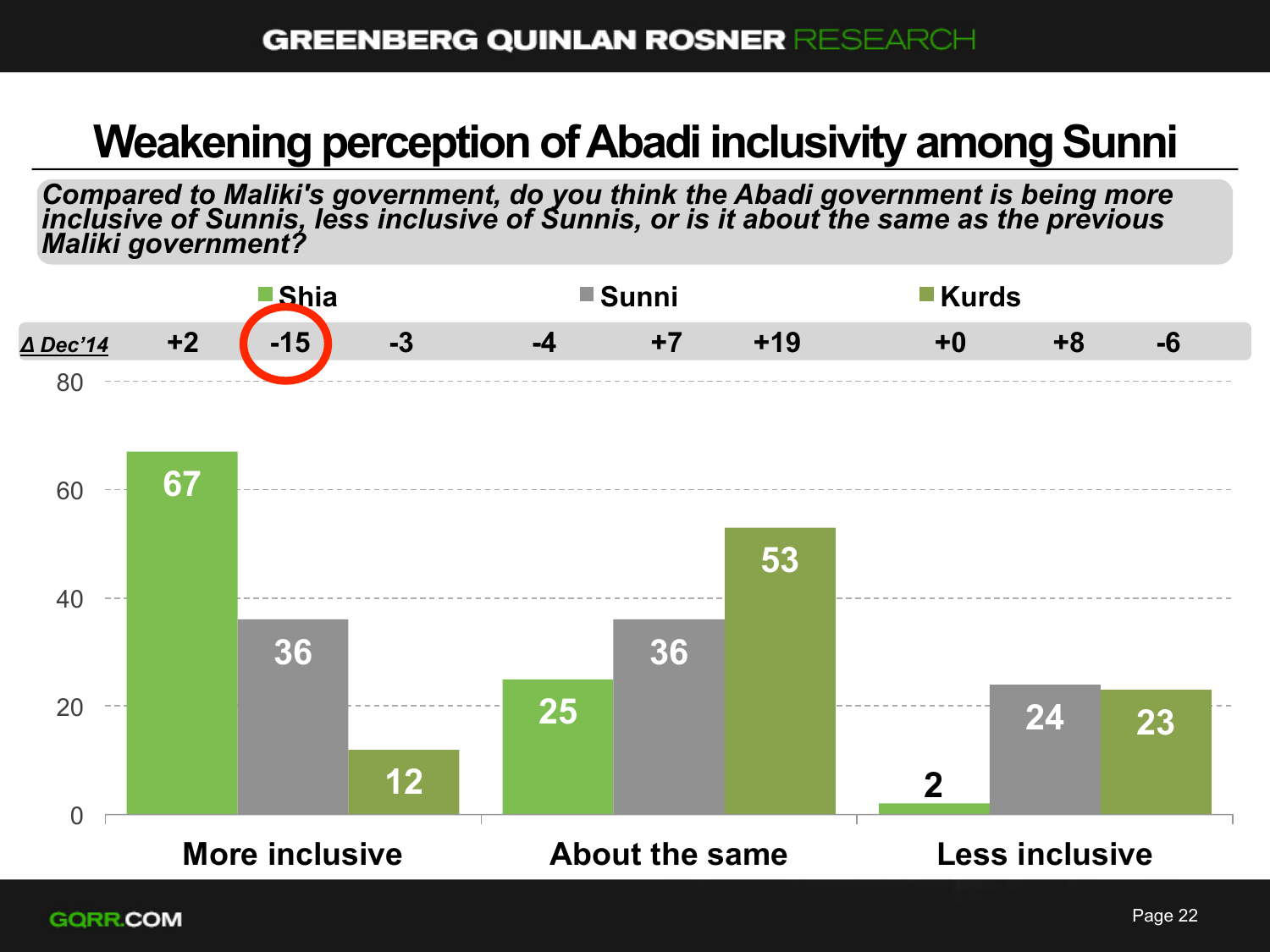## **Majority of Sunni, Kurds feel unfairly represented in gov't**

*I* would like to ask you about the Abadi government and how it represents various sects, ethnicities, and religions. For each one, please tell me if you think the Abadi *government fairly or unfairly represents that specific sect, ethnicity, or religion, or if it unfairly represents that group.*

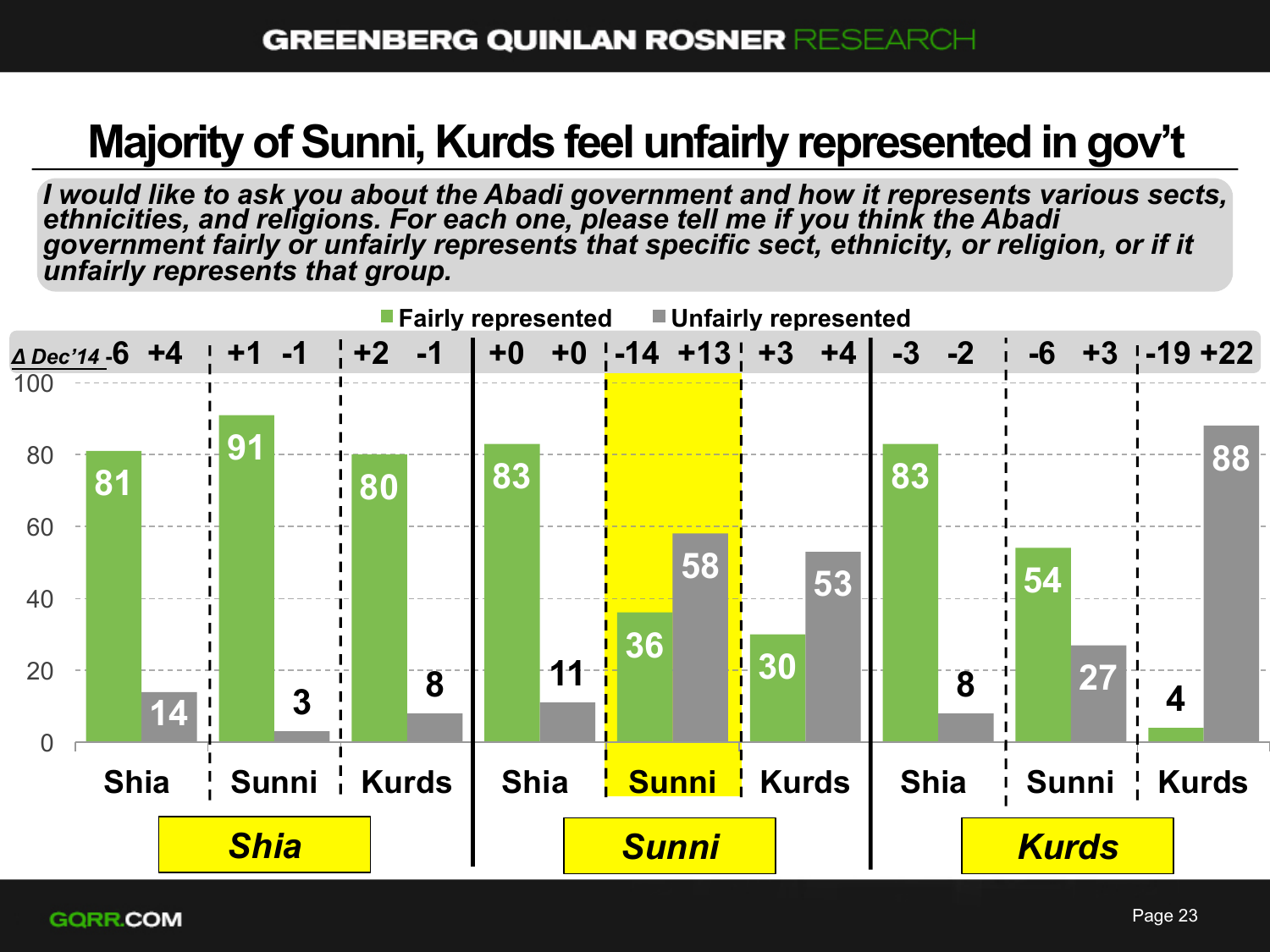### **Majority of Sunni, Kurds see a divided country**

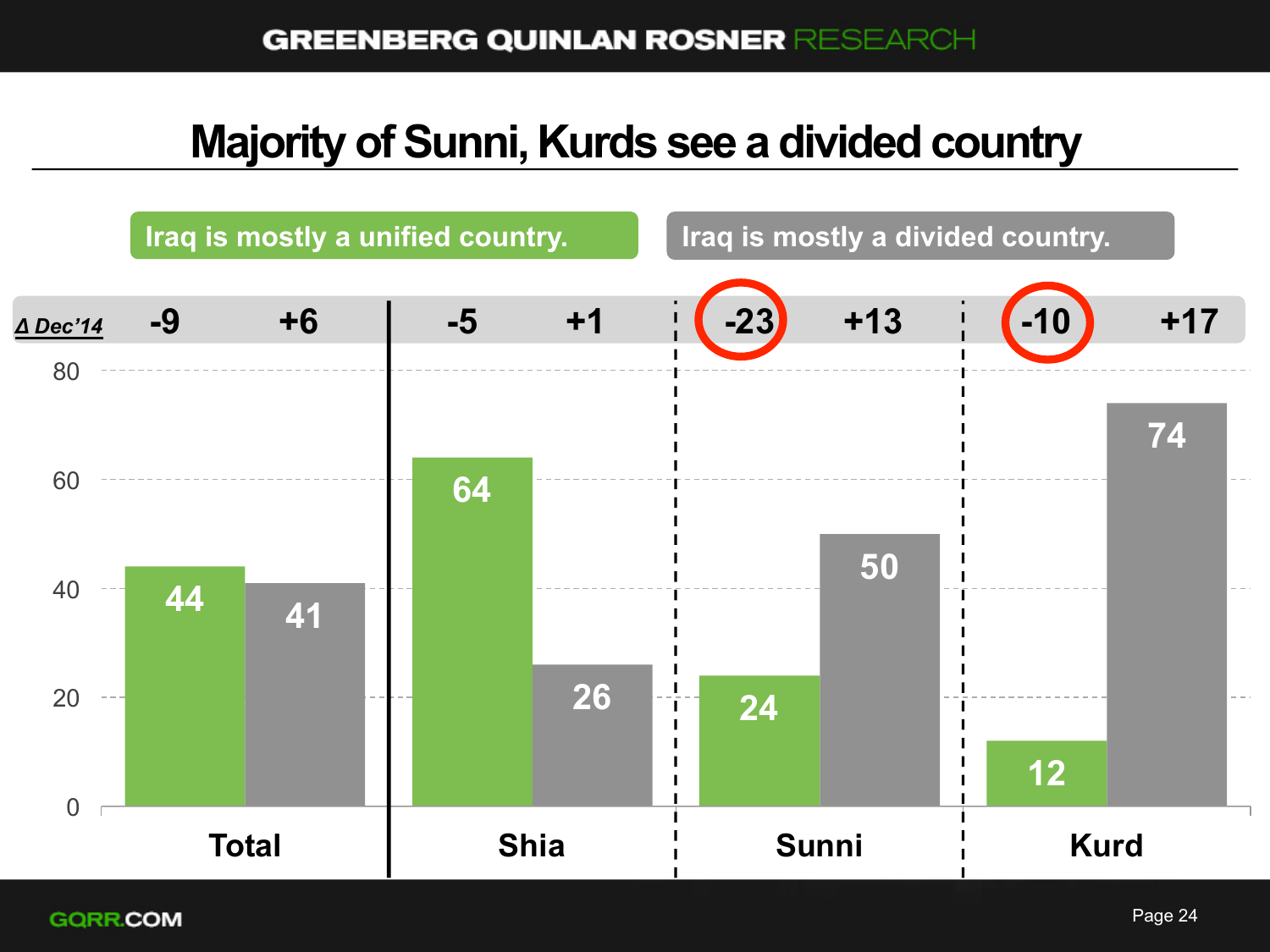#### **Weak optimism on reconciliation, accommodation**

*Generally speaking, how likely do you think it is to have reconciliation/political accommodation between the various sects in Iraq?* 

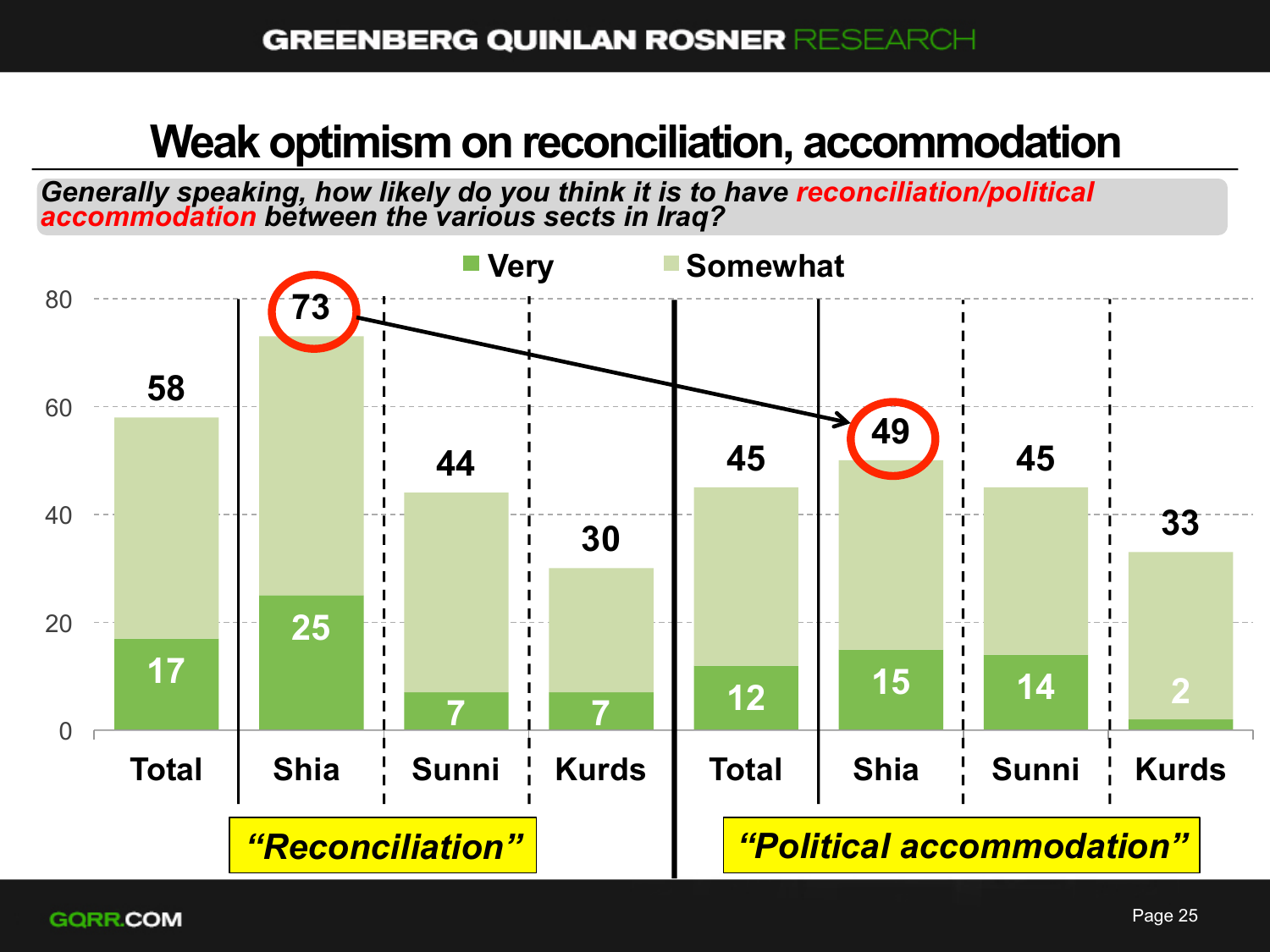### **Amnesty Law most important for political accommodation**

*There are several laws the Council of Representatives is currently debating. Which one of the following laws being debated do you think will be most important to achieve political accommodation in Iraq?*

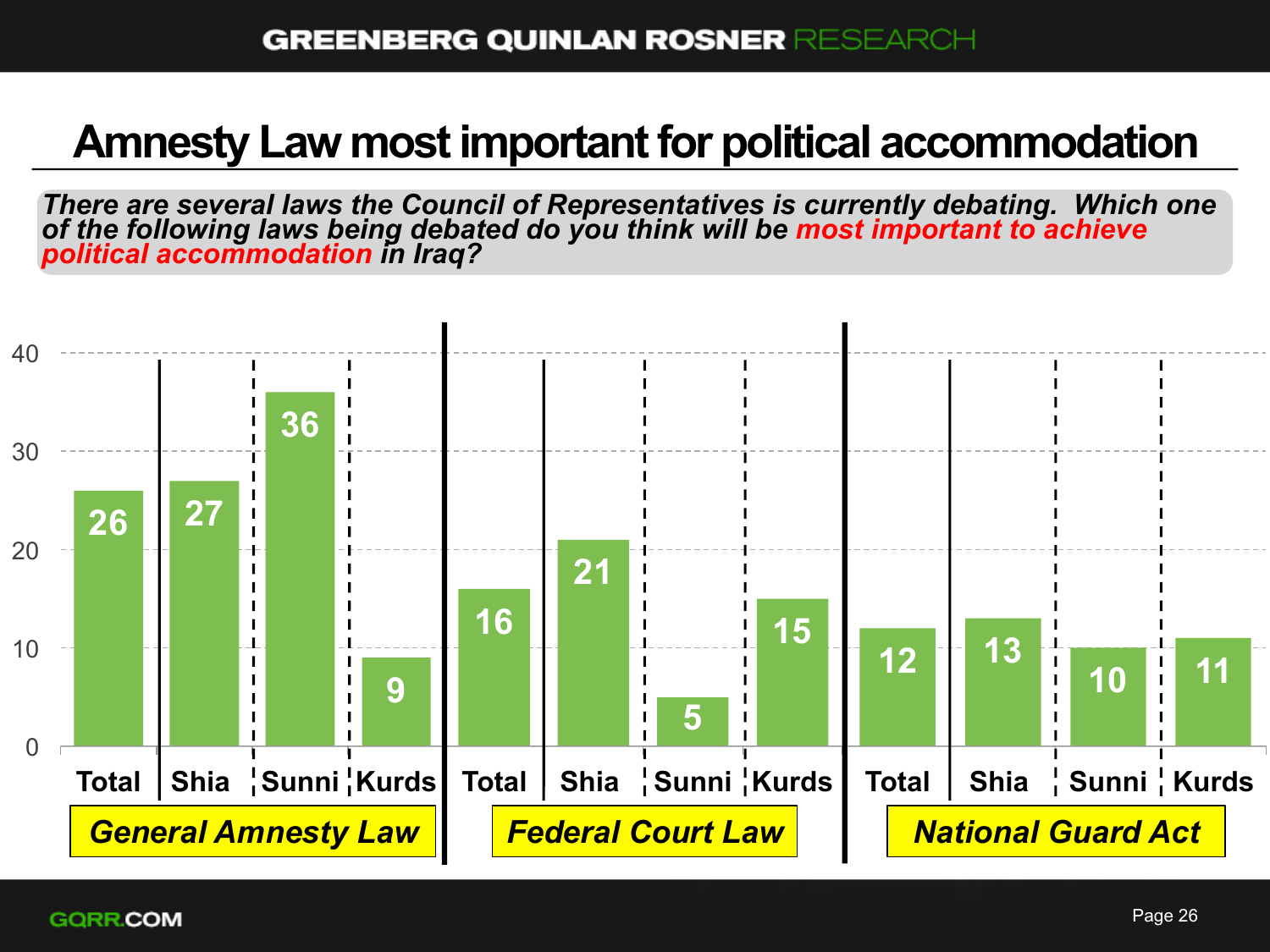#### **Fair judicial process most effective for accommodation**

*Here is list of ways to achieve political accommodation between the various sects in Iraq. For each one, please tell me if you think it is a very effective way to achieve political accommodation between the various sects in Iraq, somewhat effective, not very effective, or not an effective way at all to achieve political accommodation between the various sects in Iraq.*

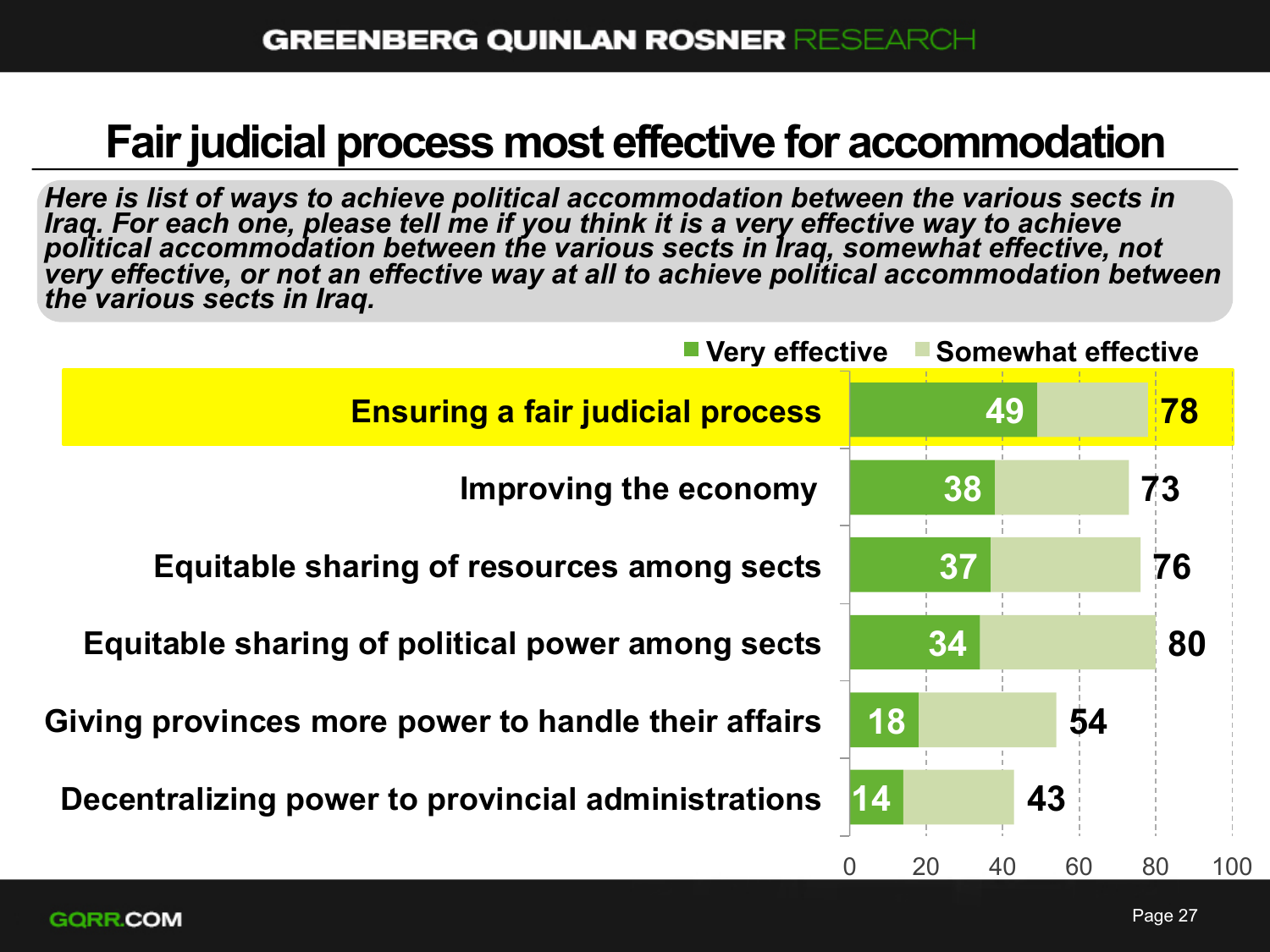## **Fair judiciary, equitable resources most popular among Sunni**

*Here is list of ways to achieve political accommodation between the various sects in Iraq. For each one, please tell me if you think it is a very effective way to achieve political accommodation between the various sects in Iraq, somewhat effective, not very effective, or not an effective way at all to achieve political accommodation between the various sects in Iraq.*

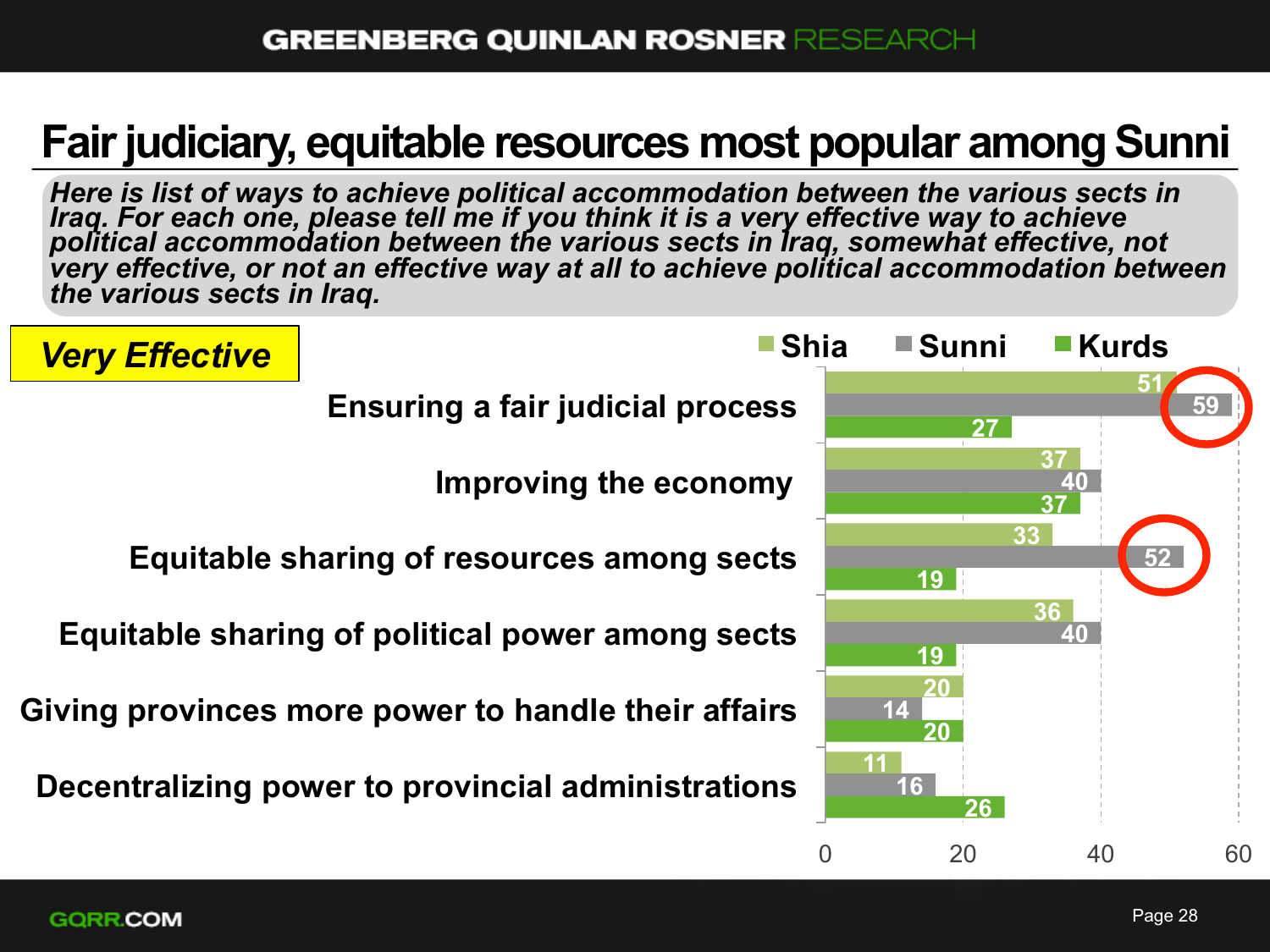#### **Decentralization least important among Sunni**

*Now, I would like to ask you about decentralization of government - that is, taking some of the power from the central government and giving it to local governments. Generally speaking, how important is it to you that the central government allows local governments to assume more responsibility for decisions in the provinces?*

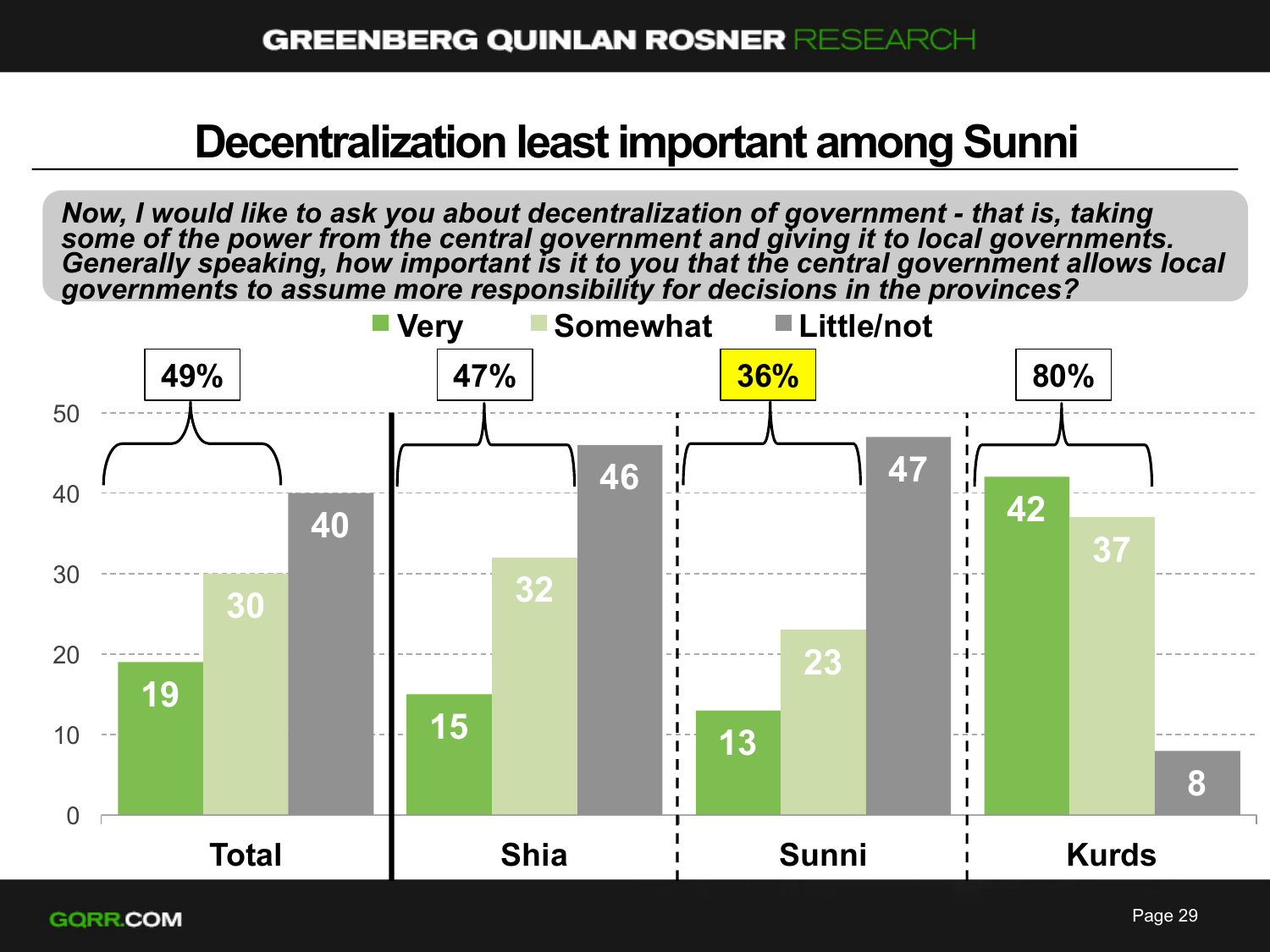### **Central gov't preferred over local gov't among Shia, Sunni**

**The central government should have greater authority over decisions that matter to my life than the local governments.** 

**The local governments should have greater authority over decisions that matter to my life than the central government.** 

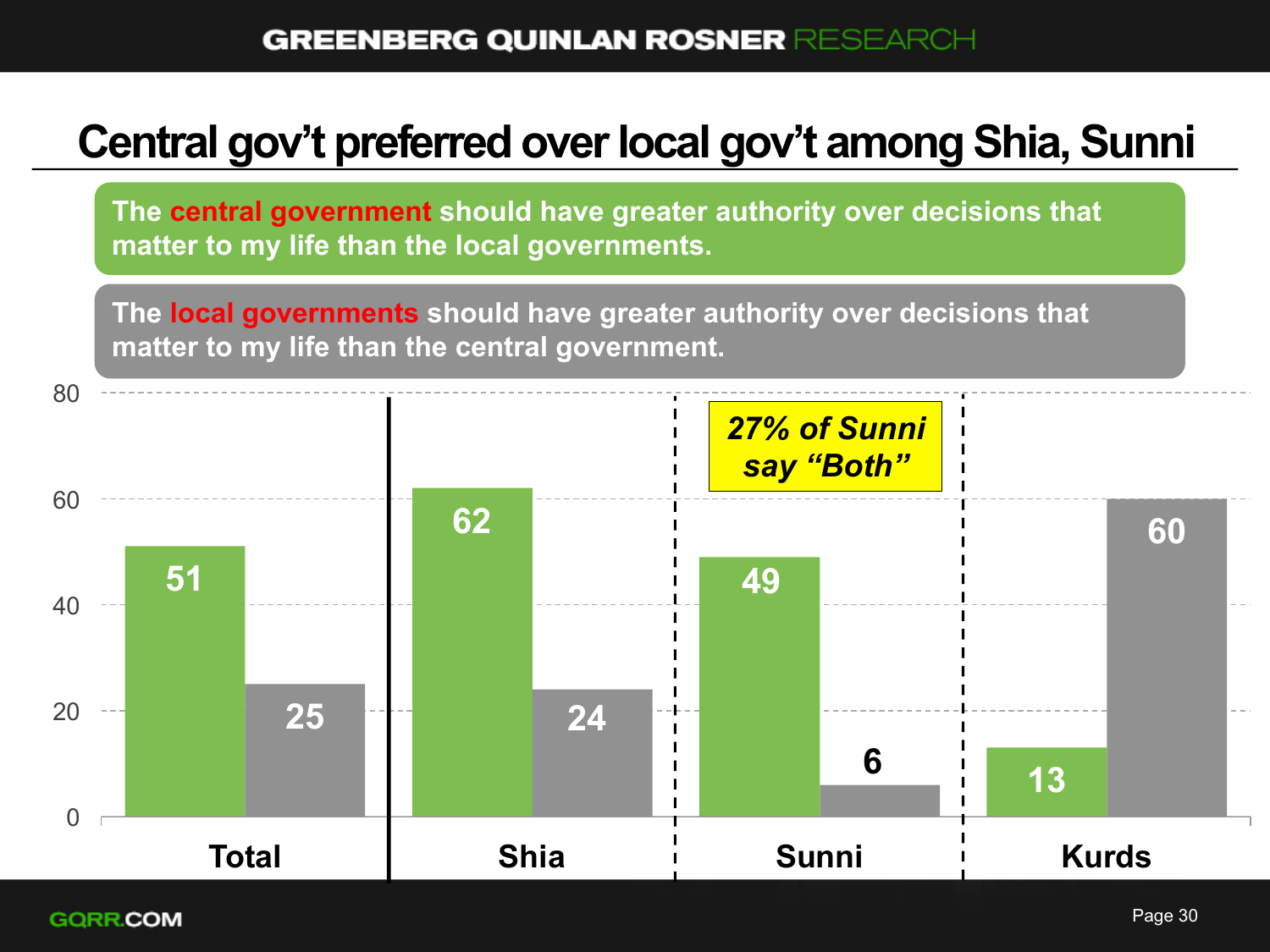### **Local government preference linked to corruption perceptions**

**I think local governments should have greater authority over decisions than the central government because local governments are less corrupt.** 

more people the chance to steal from the public budget. **I worry that spreading out authority over decisions to local governments will only give** 

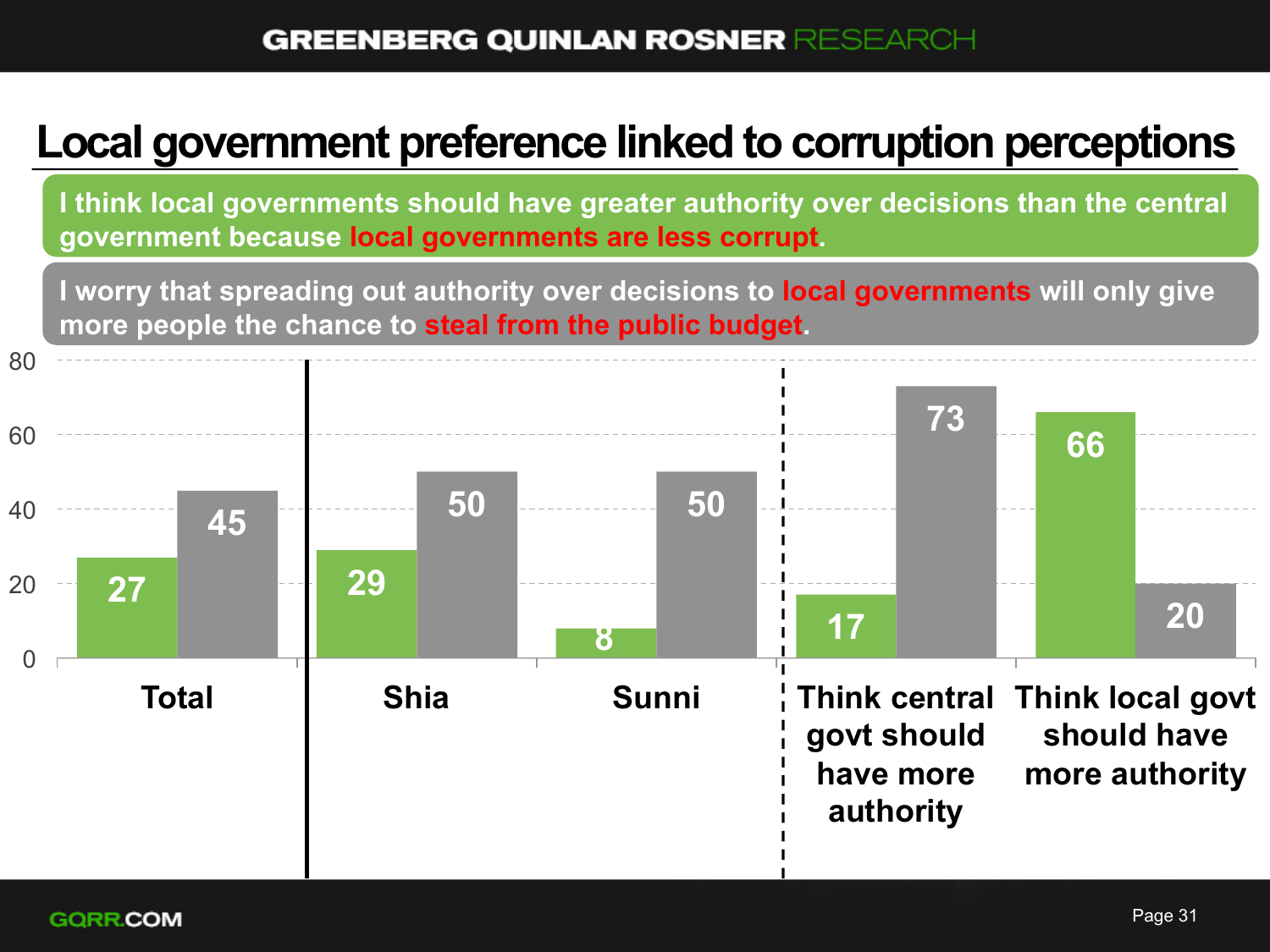### **Sunni, Shia do not view local gov't as effective, but important**

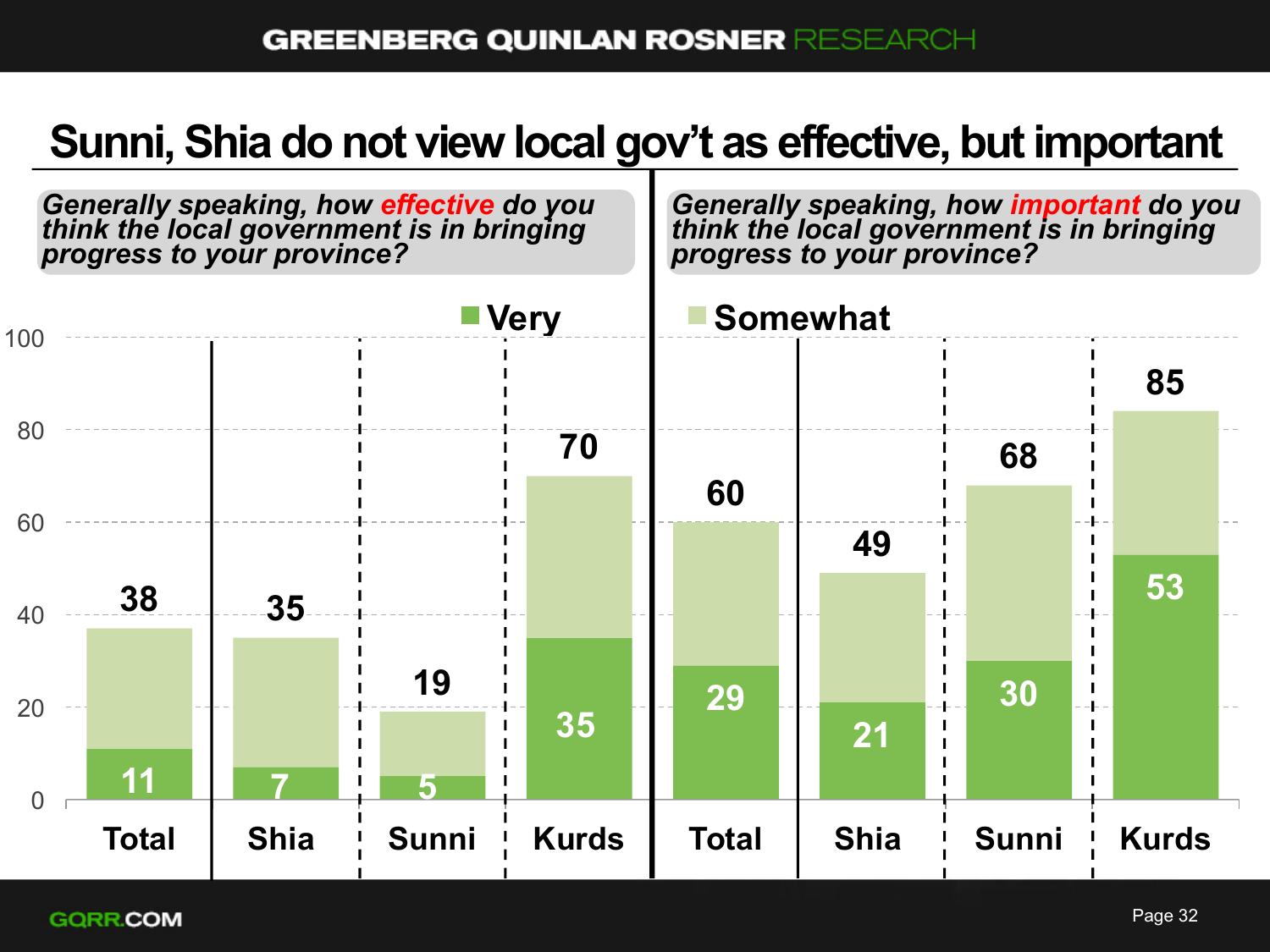#### **Sunni more likely to want central gov't than Shia**

*Now, I want to read you another list of issues. For each one, please tell me if you think the central Iraqi government or your provincial administration should have more control over that particular issue in your province.*

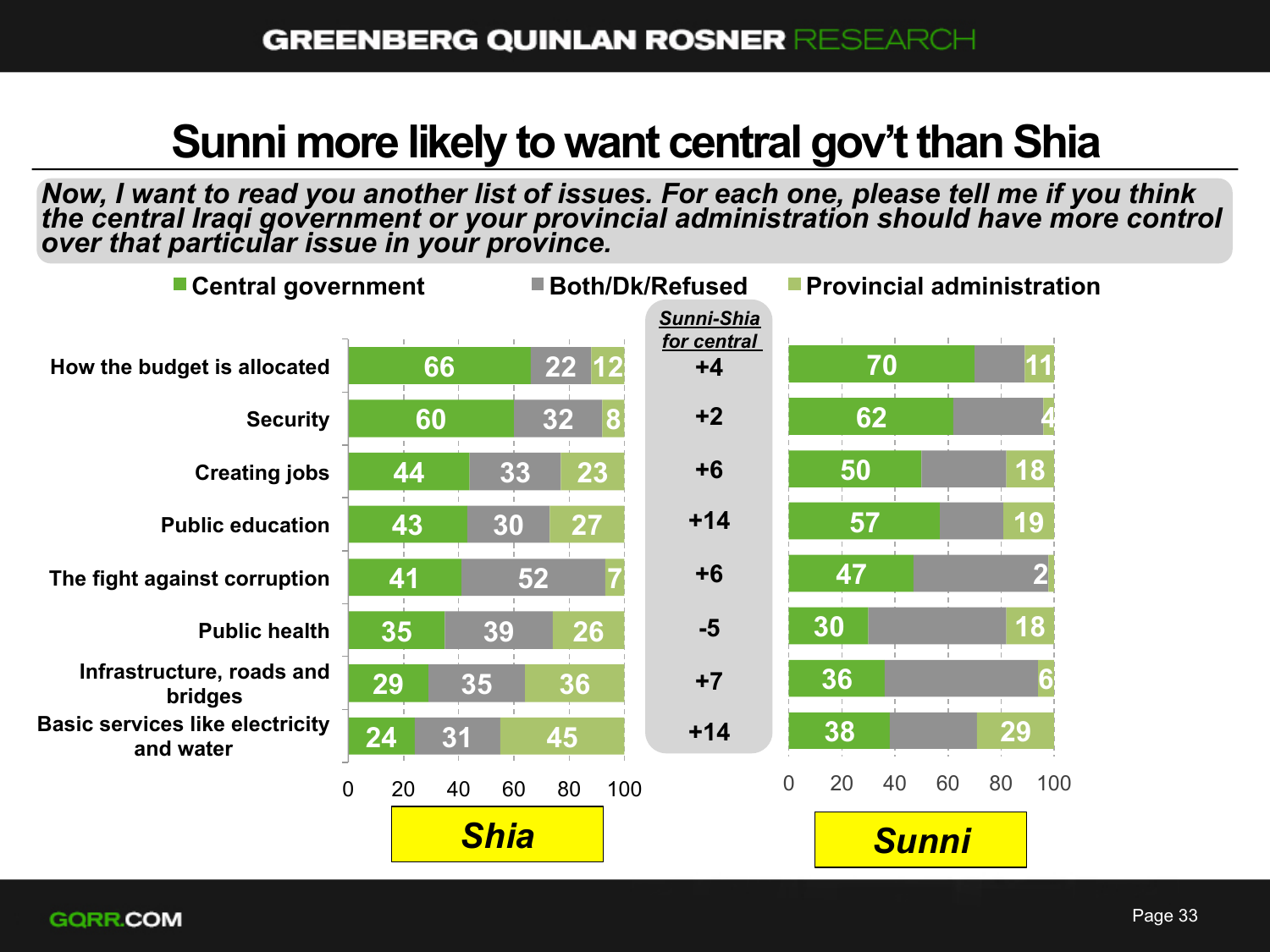## **Majority of Sunni, Kurds see Army composed mainly of Shia**

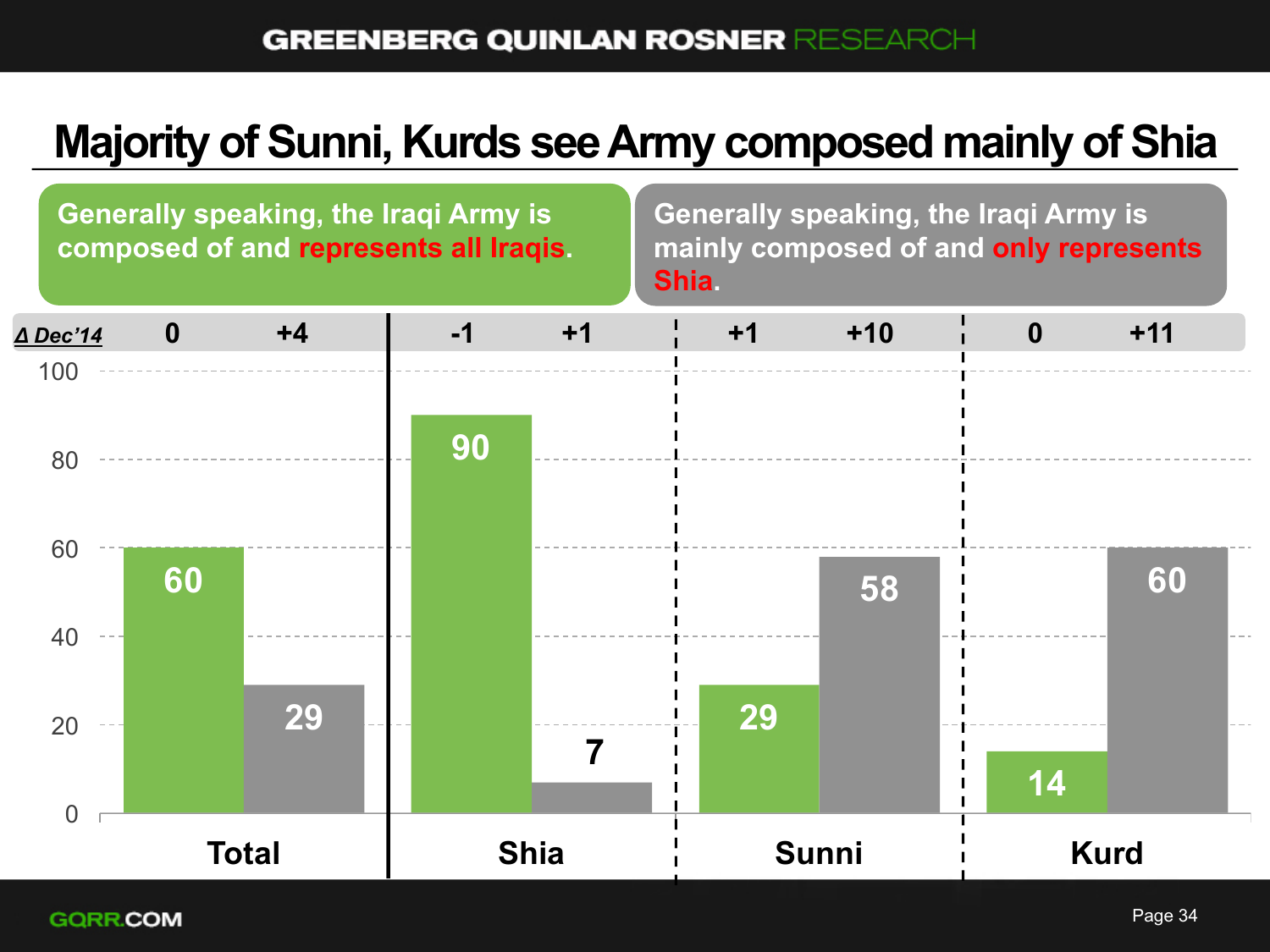## **Sunni, Kurd distrust of Iraqi Army and PMUs**

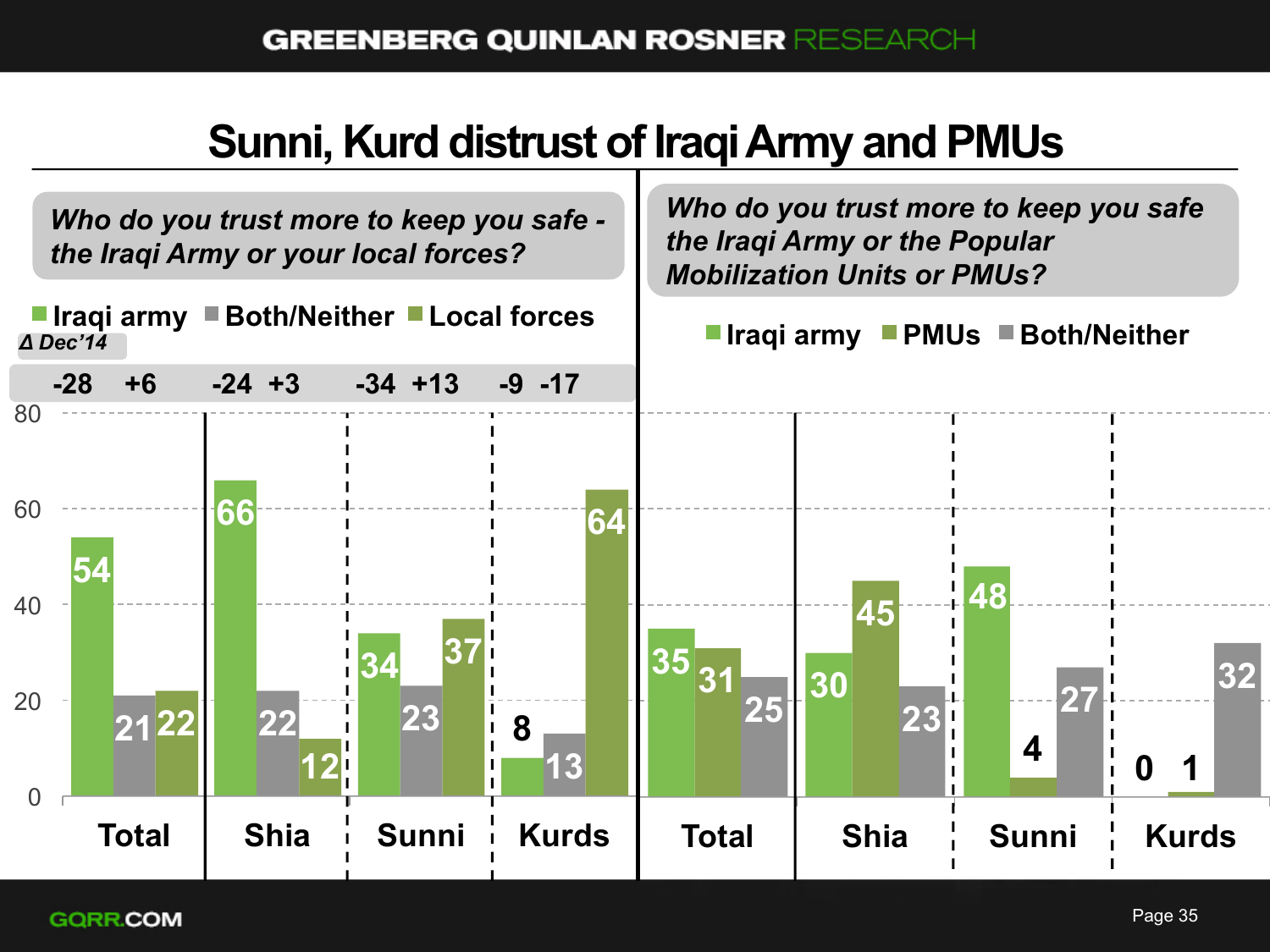## **Slight majority of Sunni support, see importance of PMUs**

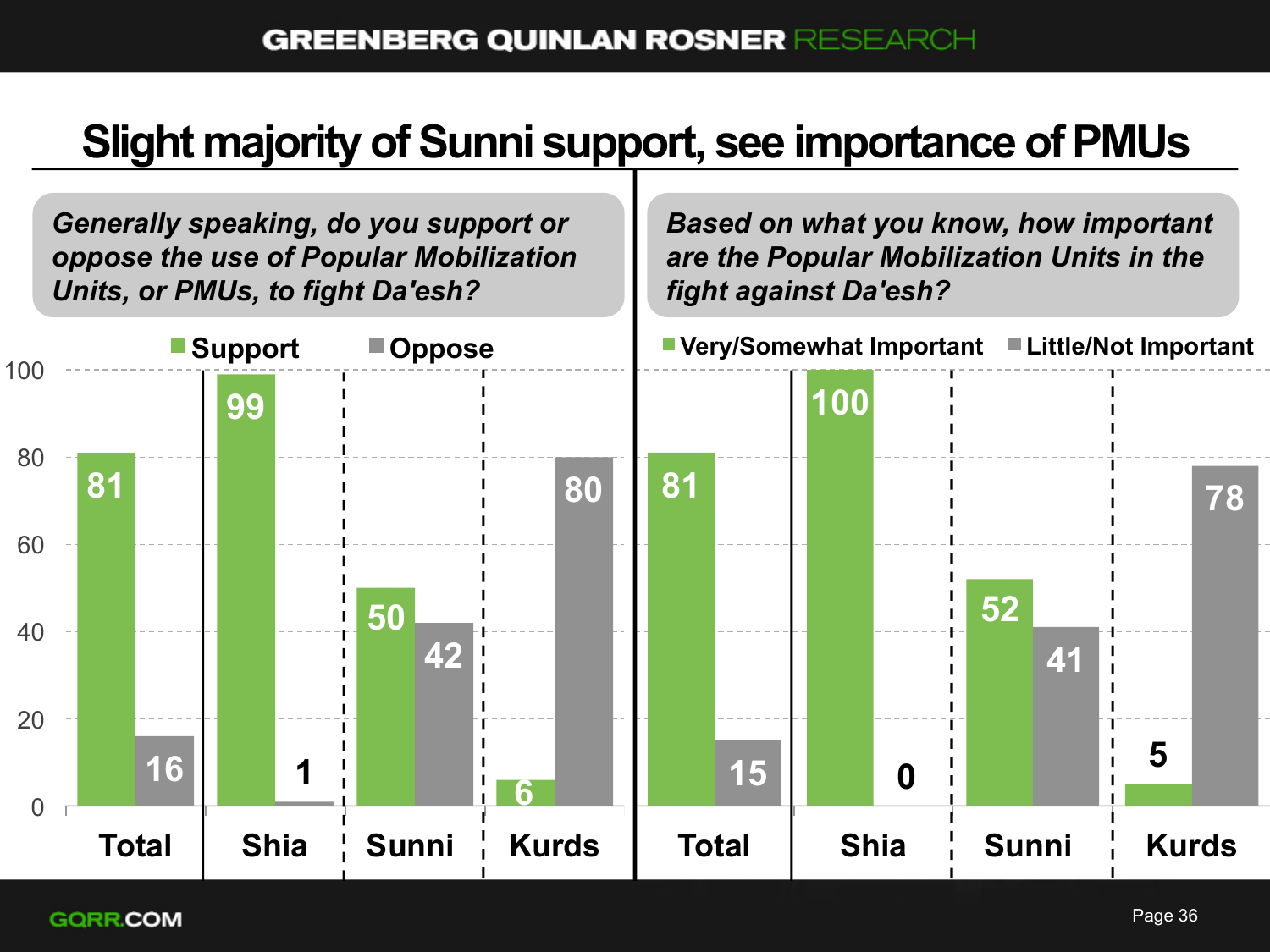## **Shia most optimistic about the fight against Da'esh**

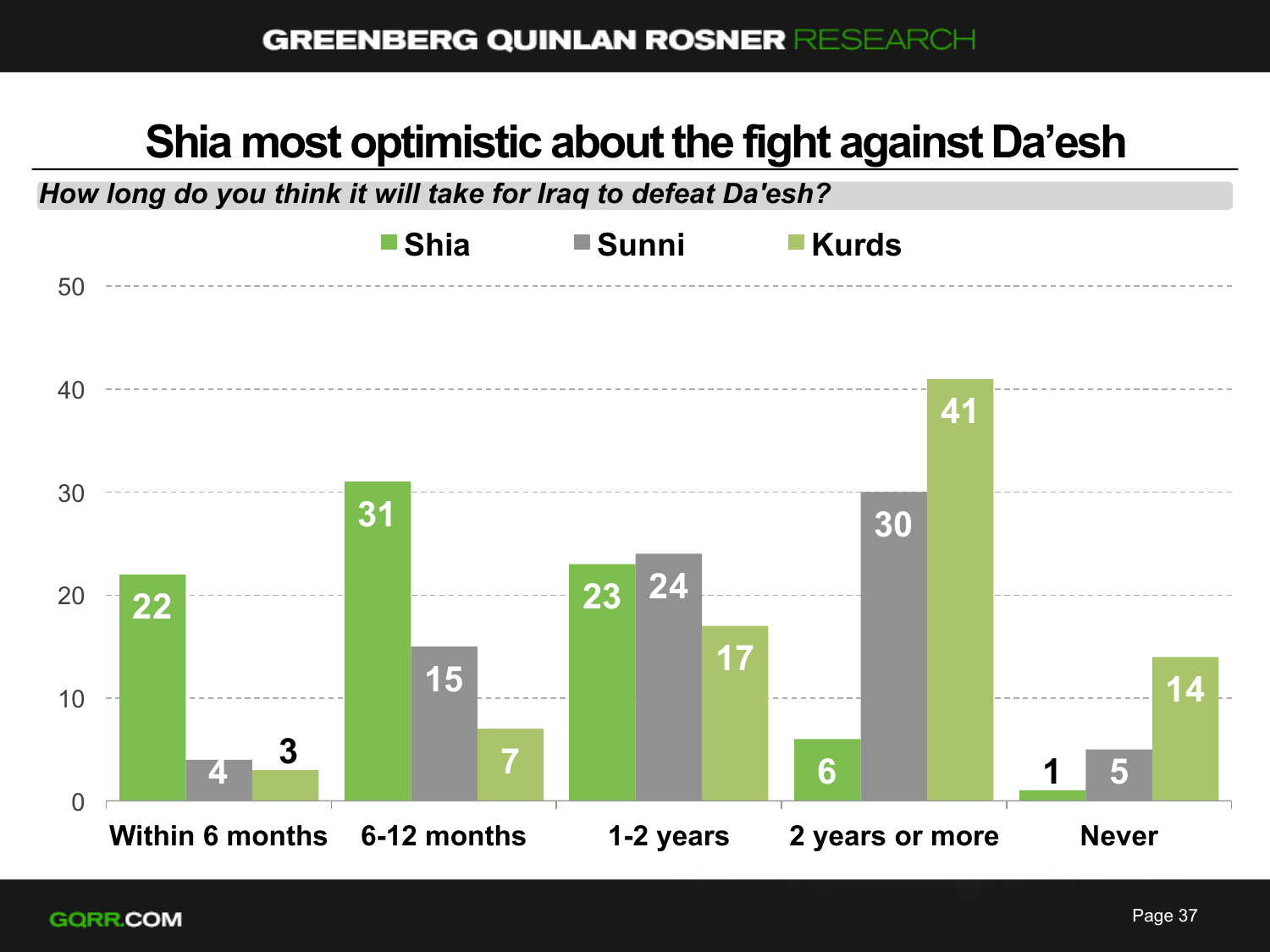## **Critical questions asked in December 2014**

# **4. Would Kurdistan strengthen relations with Baghdad?**

- $\triangleright$  KRG-Baghdad relations worsening
- ØDesire for independence among Kurds steady as perception of KRG direction worsens
- $\triangleright$  High levels of political polarization between KDP and PUK/Goran voters, which could portend internal conflicts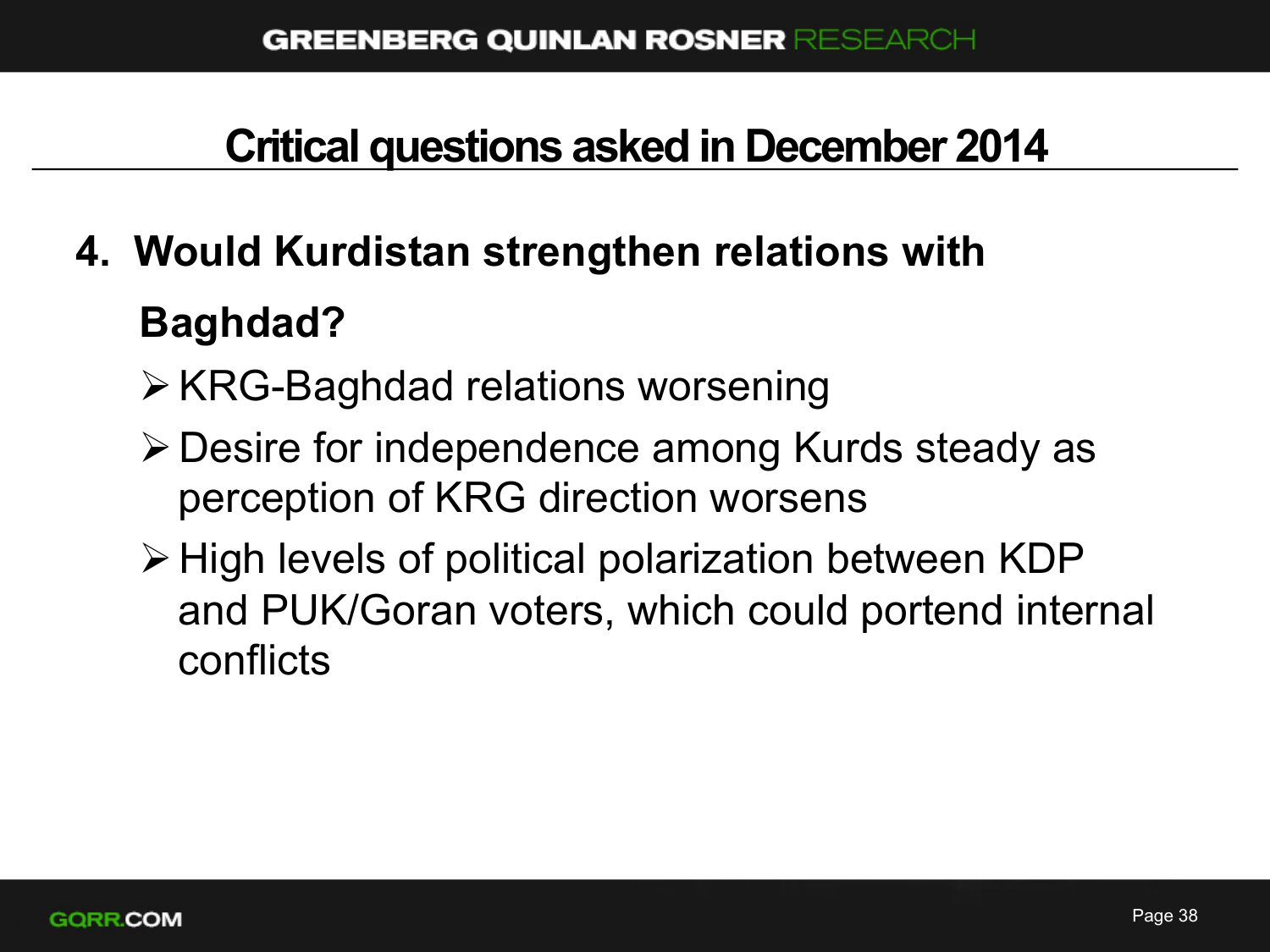#### **Relations between KRG, Baghdad viewed as worsening**

*Please tell me if you think this issue is getting better or worse in Iraq.*

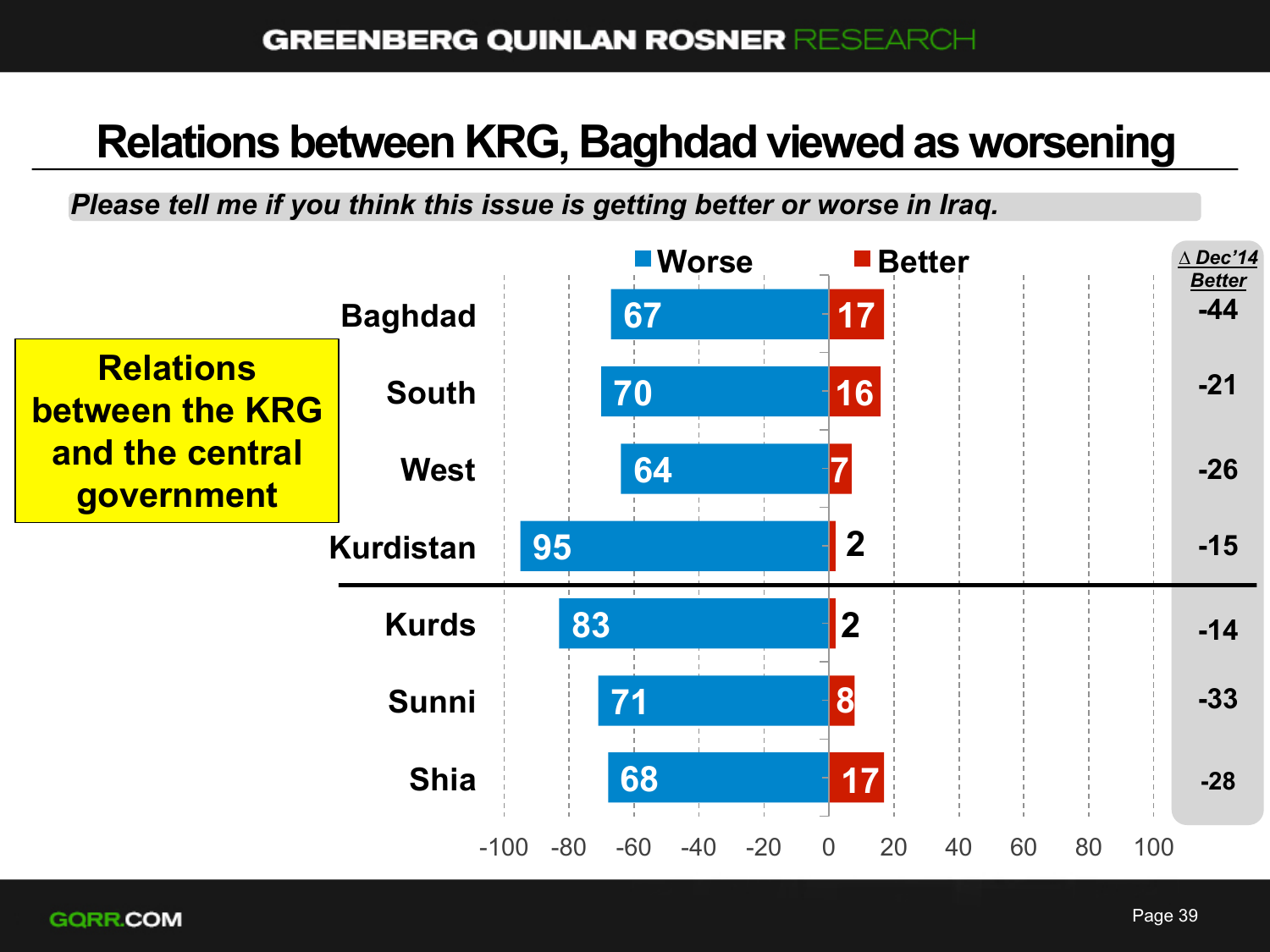#### **Kurds' desire for independence remains strong**

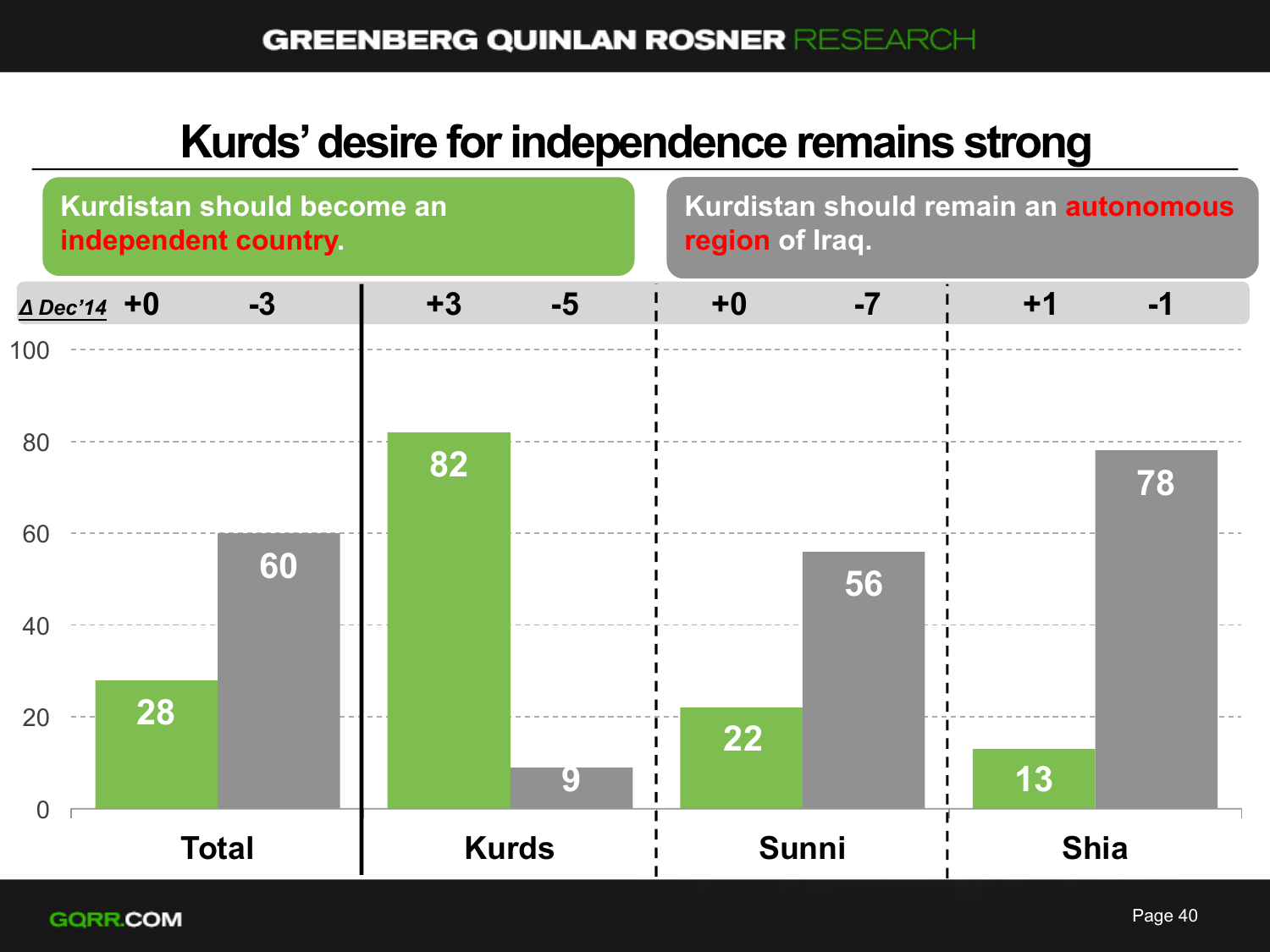### **Partisan divide on importance of budget crisis and constitution**

**33 16 46 36 53 75 <sup>38</sup><sup>41</sup>** 0 20 40 60 80 Kurdistan total | KDP i PUK i Goran **It is more important for the Kurdistan Regional Government to resolve the budget crisis with Baghdad. It is more important for the Kurdistan Regional Government to develop a new constitution.**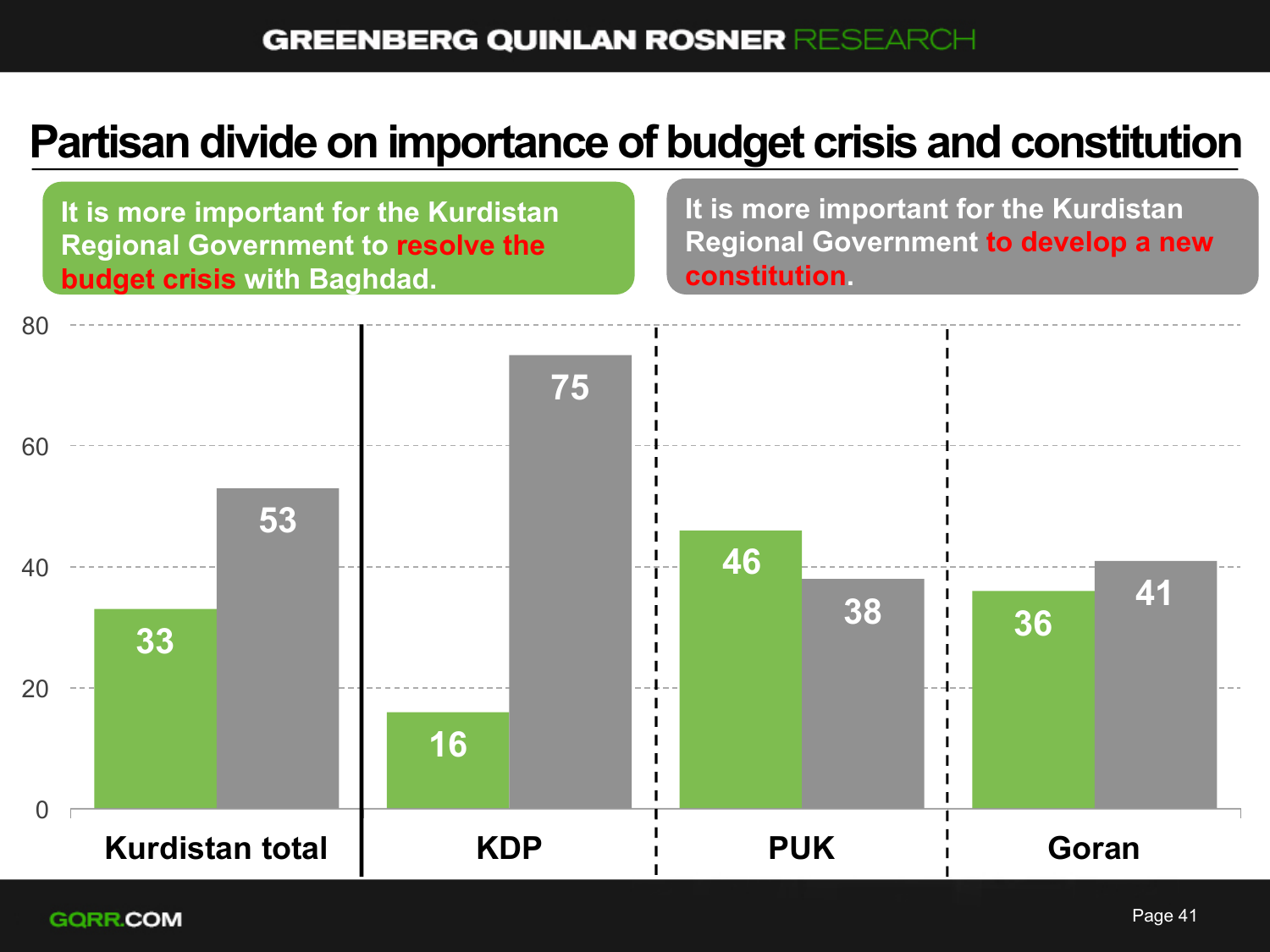#### **Kurdistan direction: all-time high wrong direction**

*Generally speaking, do you think that things in Kurdistan are going in the right direction, or do you feel things are going in the wrong direction?* 

**Right direction**  $\equiv$  **Wrong direction** 

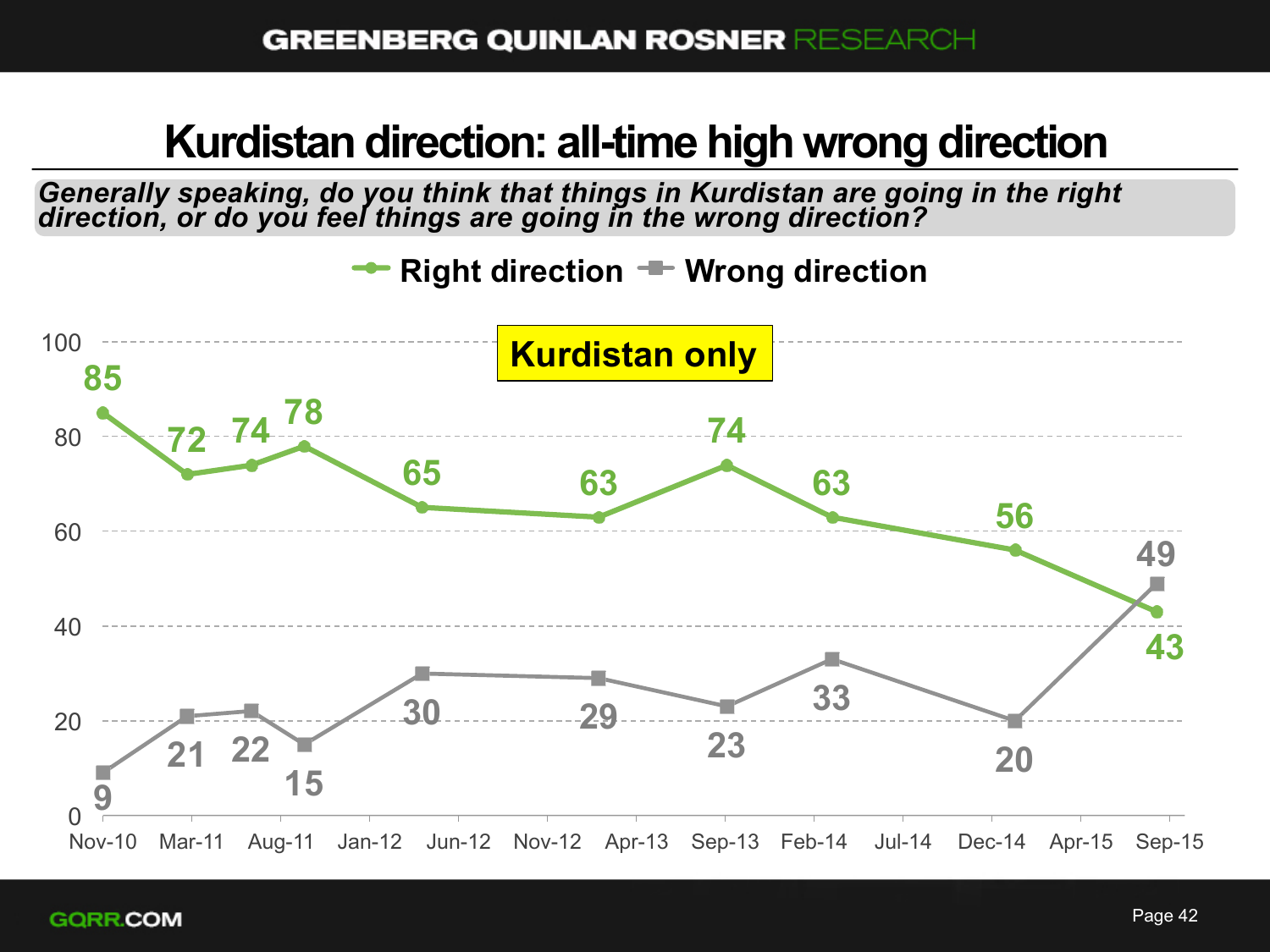#### **Partisan divide on job approval**

*Generally speaking, do you approve or disapprove of the job [leader or institution] is doing?*

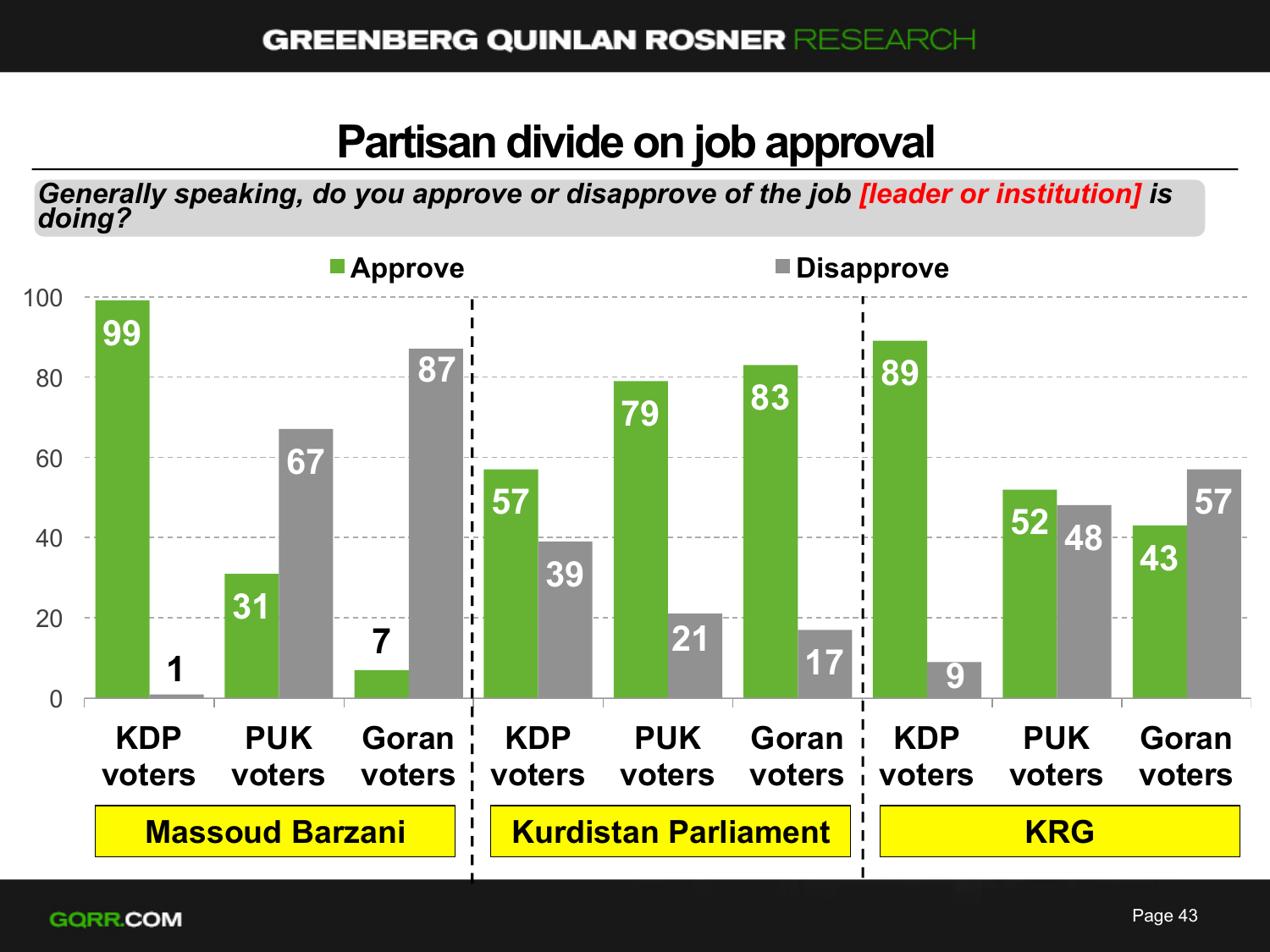### **Barzanis' favorability ratings drop**

*I'd like to rate your feelings toward some people, things, and organizations, with "100" meaning a VERY FAVORABLE feeling; "0" meaning a VERY UNFAVORABLE feeling; and "50" meaning not particularly favorable or unfavorable.* 

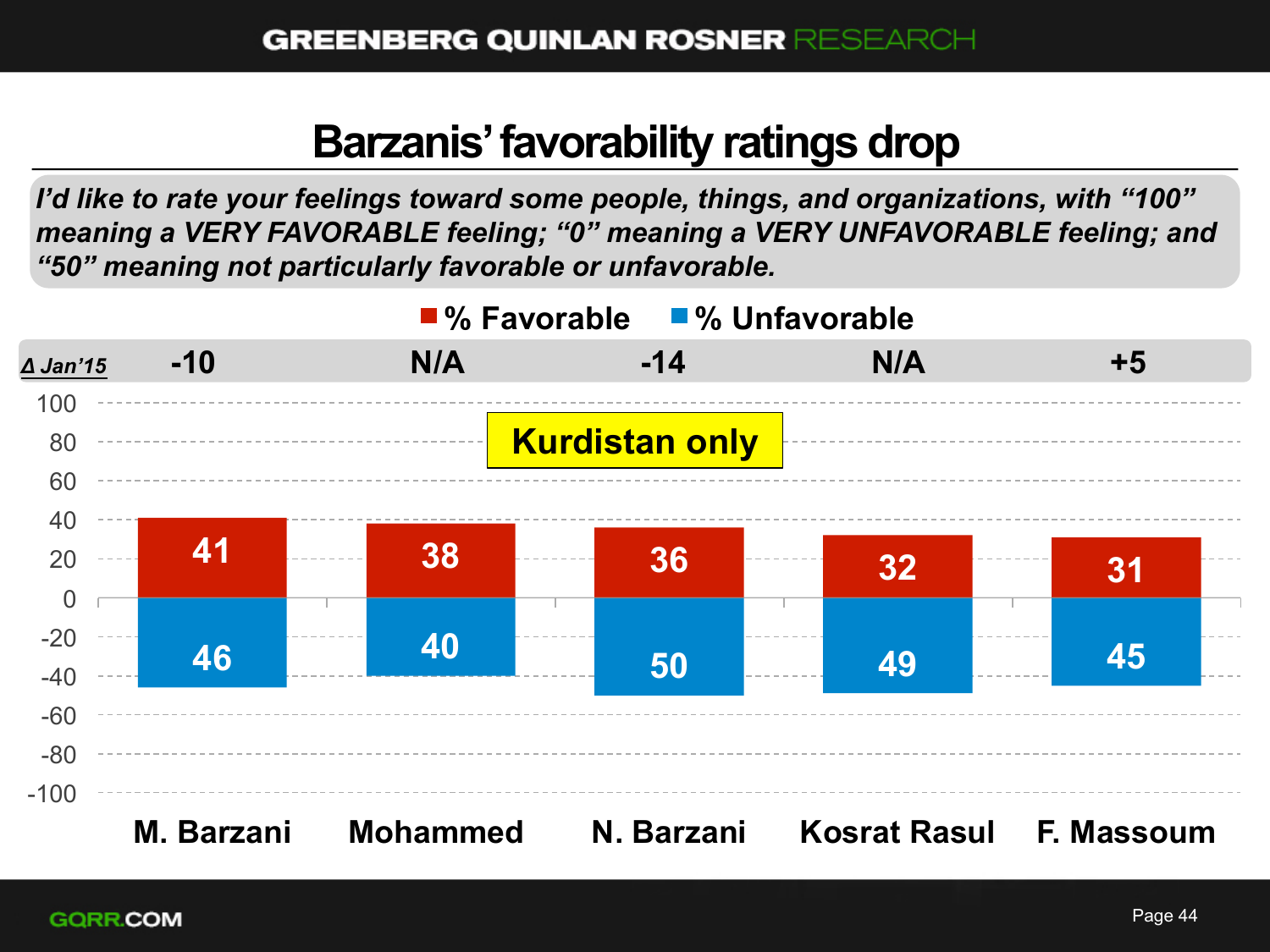#### **GREENBERG QUINLAN ROSNER RESEARCH**

#### **Kurdistan leaders' favorability ratings among partisans**

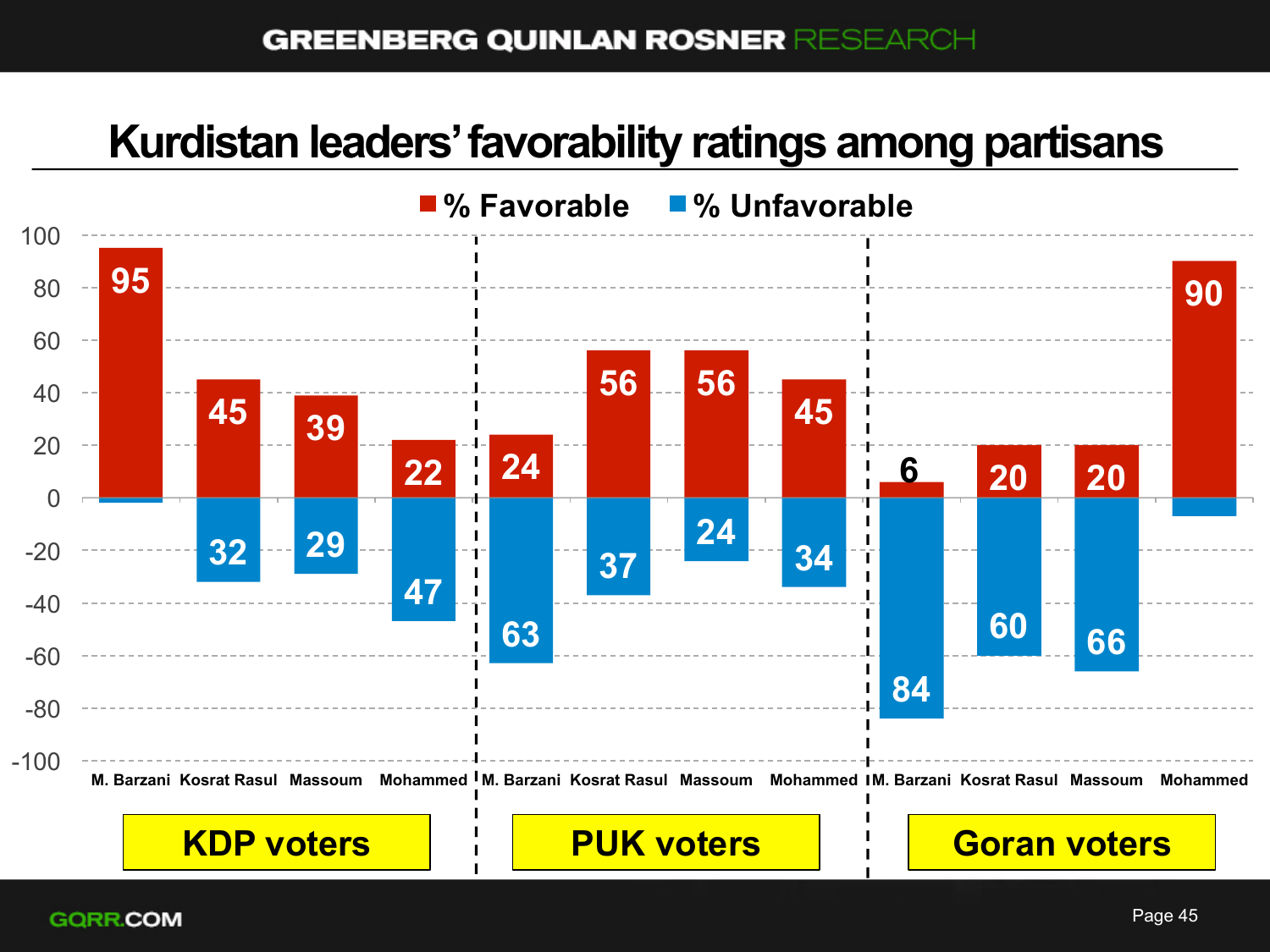#### **KDP's favorability rating drops; PUK, Goran stable**

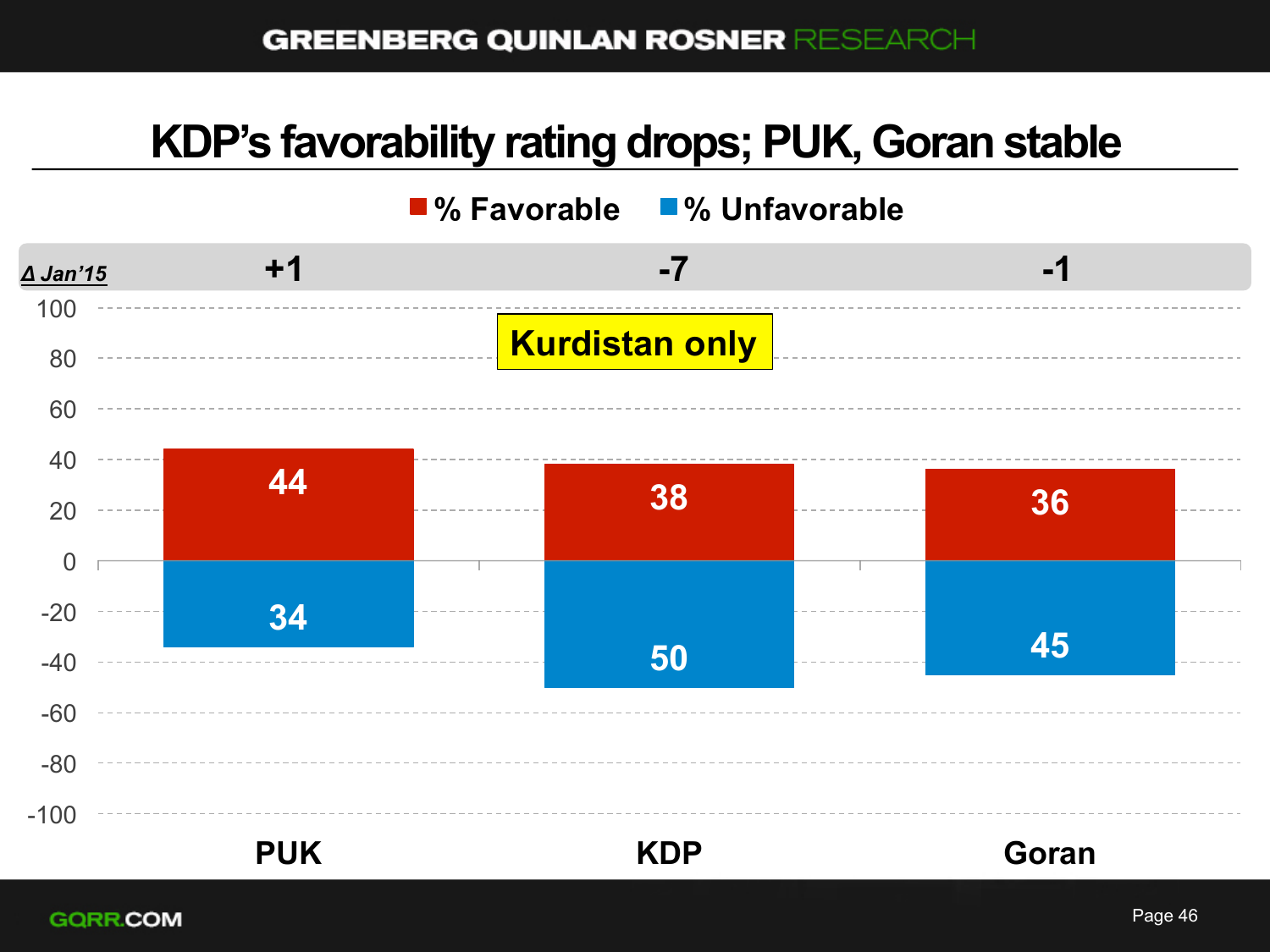#### **GREENBERG QUINLAN ROSNER RESEARCH**

#### **Kurdistan parties' favorability ratings among partisans**

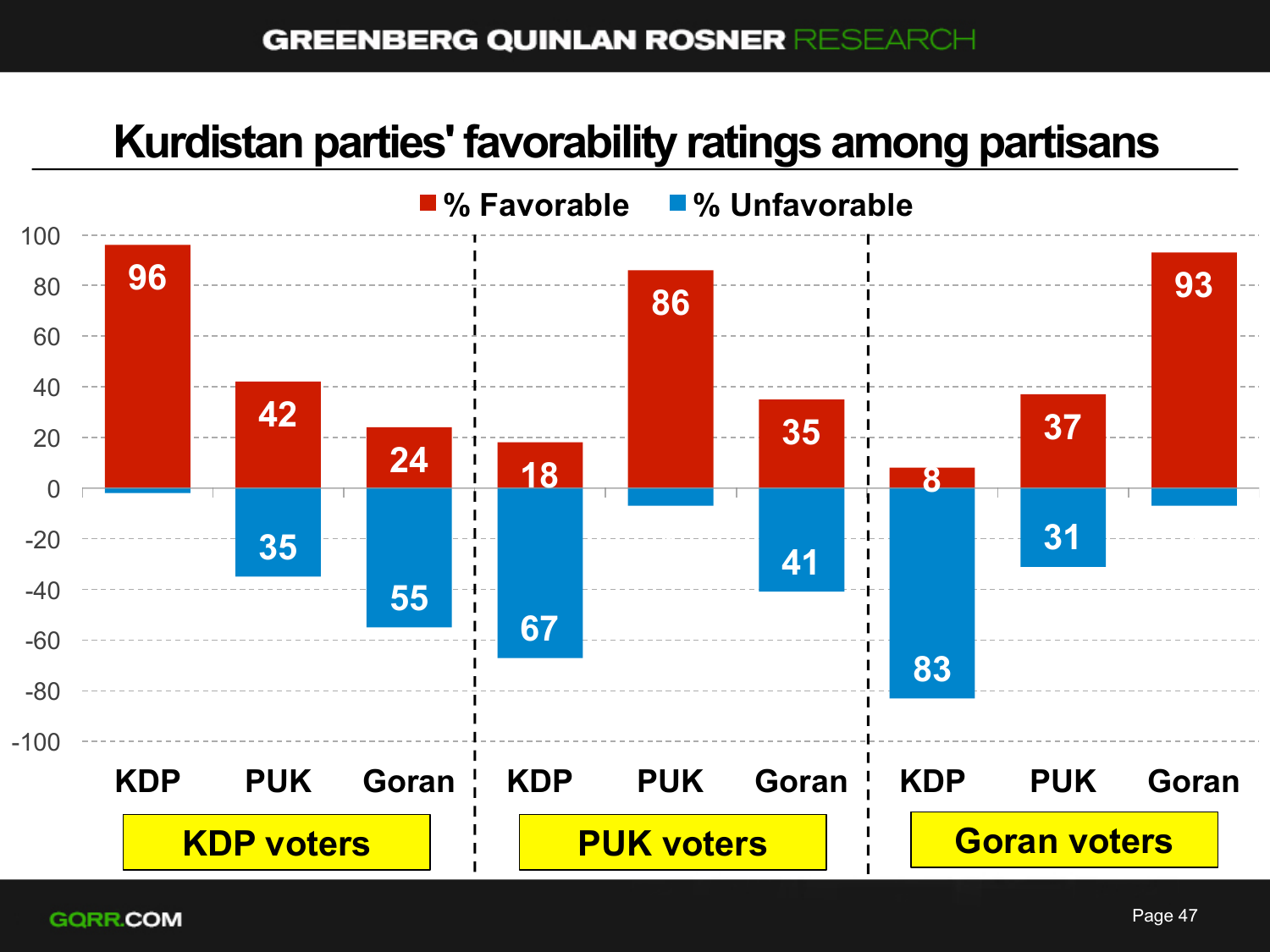## **Partisan divide on extending Barzani's presidential term**

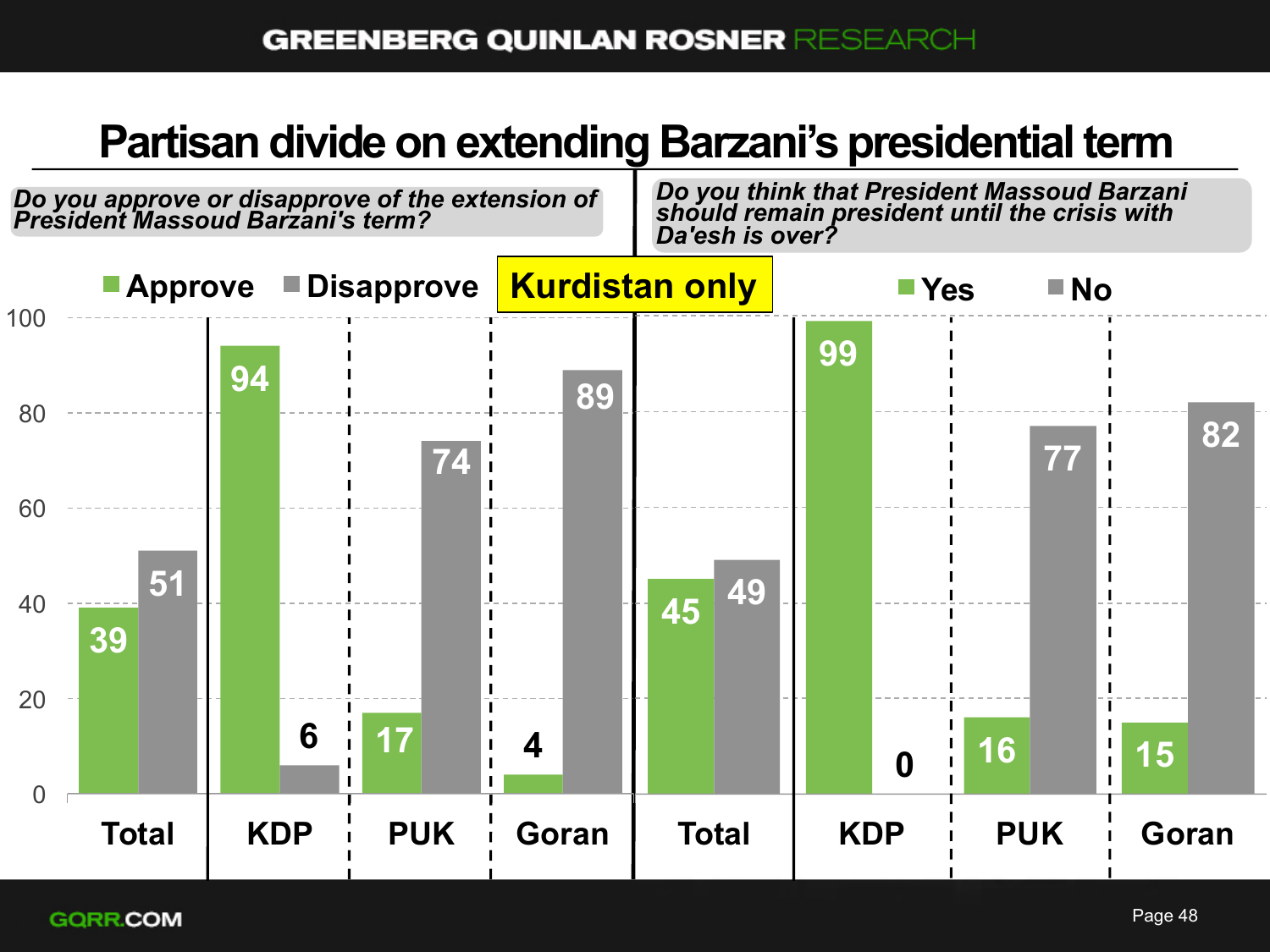## **Partisan divide on Kurdish authority, presidential election**